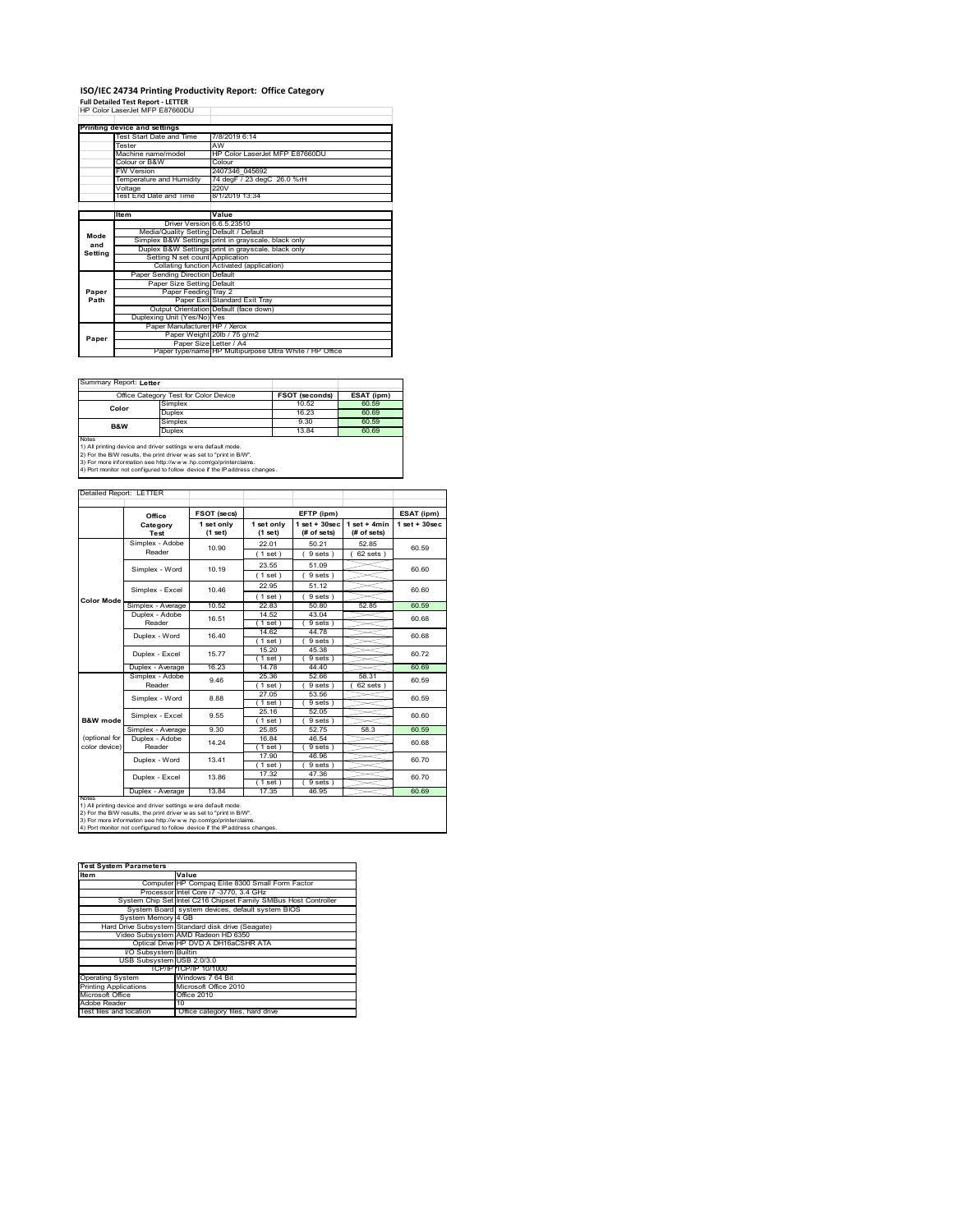#### **ISO/IEC 24734 Printing Productivity Report: Office Category**  $\overline{1}$

**Full Detailed Test Report ‐ A4** HP Color LaserJet MFP E87660DU

|         | Printing device and settings            |                                                         |  |  |
|---------|-----------------------------------------|---------------------------------------------------------|--|--|
|         | Test Start Date and Time                | 7/8/2019 6:14                                           |  |  |
|         | Tester                                  | AW                                                      |  |  |
|         | Machine name/model                      | HP Color Laser let MFP F87660DU                         |  |  |
|         | Colour or B&W                           | Colour                                                  |  |  |
|         | FW Version                              | 2407346 045692                                          |  |  |
|         | Temperature and Humidity                | 74 degF / 23 degC 26.0 %rH                              |  |  |
|         | Voltage                                 | 220V                                                    |  |  |
|         | Test End Date and Time                  | 8/1/2019 13:34                                          |  |  |
|         |                                         |                                                         |  |  |
|         | Item                                    | Value                                                   |  |  |
|         | Driver Version 6.6.5.23510              |                                                         |  |  |
| Mode    | Media/Quality Setting Default / Default |                                                         |  |  |
| and     |                                         | Simplex B&W Settings print in grayscale, black only     |  |  |
| Setting |                                         | Duplex B&W Settings print in grayscale, black only      |  |  |
|         | Setting N set count Application         |                                                         |  |  |
|         |                                         | Collating function Activated (application)              |  |  |
|         | Paper Sending Direction Default         |                                                         |  |  |
|         | Paper Size Setting Default              |                                                         |  |  |
| Paper   | Paper Feeding Tray 2                    |                                                         |  |  |
| Path    |                                         | Paper Exit Standard Exit Tray                           |  |  |
|         |                                         | Output Orientation Default (face down)                  |  |  |
|         | Duplexing Unit (Yes/No) Yes             |                                                         |  |  |
|         | Paper Manufacturer HP / Xerox           |                                                         |  |  |
| Paper   |                                         | Paper Weight 20lb / 75 g/m2                             |  |  |
|         | Paper Size Letter / A4                  |                                                         |  |  |
|         |                                         | Paper type/name HP Multipurpose Ultra White / HP Office |  |  |

Summary Report: **A4**

|                                                                                                                                                       | Office Category Test for Color Device | <b>FSOT (seconds)</b> | ESAT (ipm) |  |  |
|-------------------------------------------------------------------------------------------------------------------------------------------------------|---------------------------------------|-----------------------|------------|--|--|
| Colour                                                                                                                                                | Simplex                               | 10.82                 | 60.60      |  |  |
|                                                                                                                                                       | Duplex                                | 16.59                 | 60.69      |  |  |
| B&W                                                                                                                                                   | Simplex                               | 9.01                  | 60.60      |  |  |
|                                                                                                                                                       | Duplex                                | 13.93                 | 60.68      |  |  |
| <b>Notes</b><br>1) All printing device and driver settings w ere default mode.<br>2) For the B/W results, the print driver was set to "print in B/W". |                                       |                       |            |  |  |

2) For the B/W results, the print driver w as set to "print in B/W".<br>3) For more information see http://w w w .hp.com/go/printerclaims.<br>4) Port monitor not configured to follow device if the IP address changes.

| Detailed Report: A4 |                          |             |                       |                                 |                               |                   |
|---------------------|--------------------------|-------------|-----------------------|---------------------------------|-------------------------------|-------------------|
|                     |                          |             |                       |                                 |                               |                   |
|                     | Office                   | FSOT (secs) |                       | EFTP (ipm)                      |                               | ESAT (ipm)        |
|                     | Category<br>Test         |             | 1 set only<br>(1 set) | $1 set + 30 sec$<br>(# of sets) | $1$ set + 4min<br>(# of sets) | $1$ set $+30$ sec |
|                     | Simplex - Adobe          | 11.69       | 20.53                 | 48.68                           | 57.57                         | 60.61             |
|                     | Reader                   |             | (1 set)               | 9 sets)                         | 62 sets                       |                   |
|                     | Simplex - Word           | 10.47       | 22.92                 | 51.04                           |                               | 60.59             |
|                     |                          |             | (1 set)               | 9 sets)                         |                               |                   |
|                     | Simplex - Excel          | 10.29       | 23.33                 | 51.20                           |                               | 60.60             |
| Colour<br>Mode      |                          |             | $1$ set)              | 9 sets)                         |                               |                   |
|                     | Simplex - Average        | 10.82       | 22.26                 | 50.30                           | 57.57                         | 60.60             |
|                     | Duplex - Adobe<br>Reader | 17.09       | 14.04<br>1 set        | 43.68<br>9 sets                 |                               | 60.70             |

|                     | Simplex - Average | 10.OZ | 22.20       | OG.JU   | 37. JC  | OU.OU |
|---------------------|-------------------|-------|-------------|---------|---------|-------|
|                     | Duplex - Adobe    | 17.09 | 14.04       | 43.68   |         | 60.70 |
|                     | Reader            |       | 1 set)      | 9 sets) |         |       |
|                     | Duplex - Word     | 16.03 | 14.98       | 44.92   |         | 60.68 |
|                     |                   |       | $1$ set)    | 9 sets) |         |       |
|                     | Duplex - Excel    | 16.64 | 14.42       | 45.02   |         | 60.70 |
|                     |                   |       | $1$ set)    | 9 sets) |         |       |
|                     | Duplex - Average  | 16.6  | 14.48       | 44.54   |         | 60.69 |
|                     | Simplex - Adobe   | 9.41  | 25.51       | 52.52   | 58.57   | 60.59 |
|                     | Reader            |       | $1$ set)    | 9 sets) | 62 sets |       |
|                     | Simplex - Word    | 8.74  | 27.47       | 51.67   |         | 60.60 |
|                     |                   |       | $1$ set $)$ | 9 sets) |         |       |
|                     | Simplex - Excel   | 8.86  | 27.10       | 53.25   |         | 60.61 |
| <b>B&amp;W</b> mode |                   |       | $1$ set)    | 9 sets) |         |       |
|                     | Simplex - Average | 9.0   | 26.69       | 52.48   | 58.6    | 60.60 |
| (optional for       | Duplex - Adobe    | 14.19 | 16.90       | 44.04   |         | 60.70 |
| color device)       | Reader            |       | (1 set)     | 9 sets) |         |       |
|                     | Duplex - Word     | 13.66 | 17.56       | 47.50   |         | 60.68 |
|                     |                   |       | $1$ set)    | 9 sets) |         |       |
|                     | Duplex - Excel    | 13.92 | 17.24       | 46.32   |         | 60.68 |
|                     |                   |       | 1 set)      | 9 sets) |         |       |
|                     | Duplex - Average  | 13.9  | 17.23       | 45.95   |         | 60.68 |
| <b>WARRANTEE</b>    |                   |       |             |         |         |       |

٦

notes<br>1) All printing device and driver settings were default mode.<br>2) For the B/W results, the print driver was set to "print in B/W".<br>3) For more information see http://www.hp.com/go/printerclaims.<br>4) Por morator not con

| <b>Test System Parameters</b> |                                                                 |  |  |  |  |
|-------------------------------|-----------------------------------------------------------------|--|--|--|--|
| <b>Item</b>                   | Value                                                           |  |  |  |  |
|                               | Computer HP Compag Elite 8300 Small Form Factor                 |  |  |  |  |
|                               | Processor Intel Core i7 -3770, 3.4 GHz                          |  |  |  |  |
|                               | System Chip Set Intel C216 Chipset Family SMBus Host Controller |  |  |  |  |
|                               | System Board system devices, default system BIOS                |  |  |  |  |
| System Memory 4 GB            |                                                                 |  |  |  |  |
|                               | Hard Drive Subsystem Standard disk drive (Seagate)              |  |  |  |  |
|                               | Video Subsystem AMD Radeon HD 6350                              |  |  |  |  |
|                               | Optical Drive HP DVD A DH16aCSHR ATA                            |  |  |  |  |
| I/O Subsystem Builtin         |                                                                 |  |  |  |  |
| USB Subsystem USB 2.0/3.0     |                                                                 |  |  |  |  |
|                               | TCP/IPITCP/IP 10/1000                                           |  |  |  |  |
| <b>Operating System</b>       | Windows 7 64 Bit                                                |  |  |  |  |
| <b>Printing Applications</b>  | Microsoft Office 2010                                           |  |  |  |  |
| Microsoft Office              | Office 2010                                                     |  |  |  |  |
| Adobe Reader                  | 10                                                              |  |  |  |  |
| Test files and location       | Office category files, hard drive                               |  |  |  |  |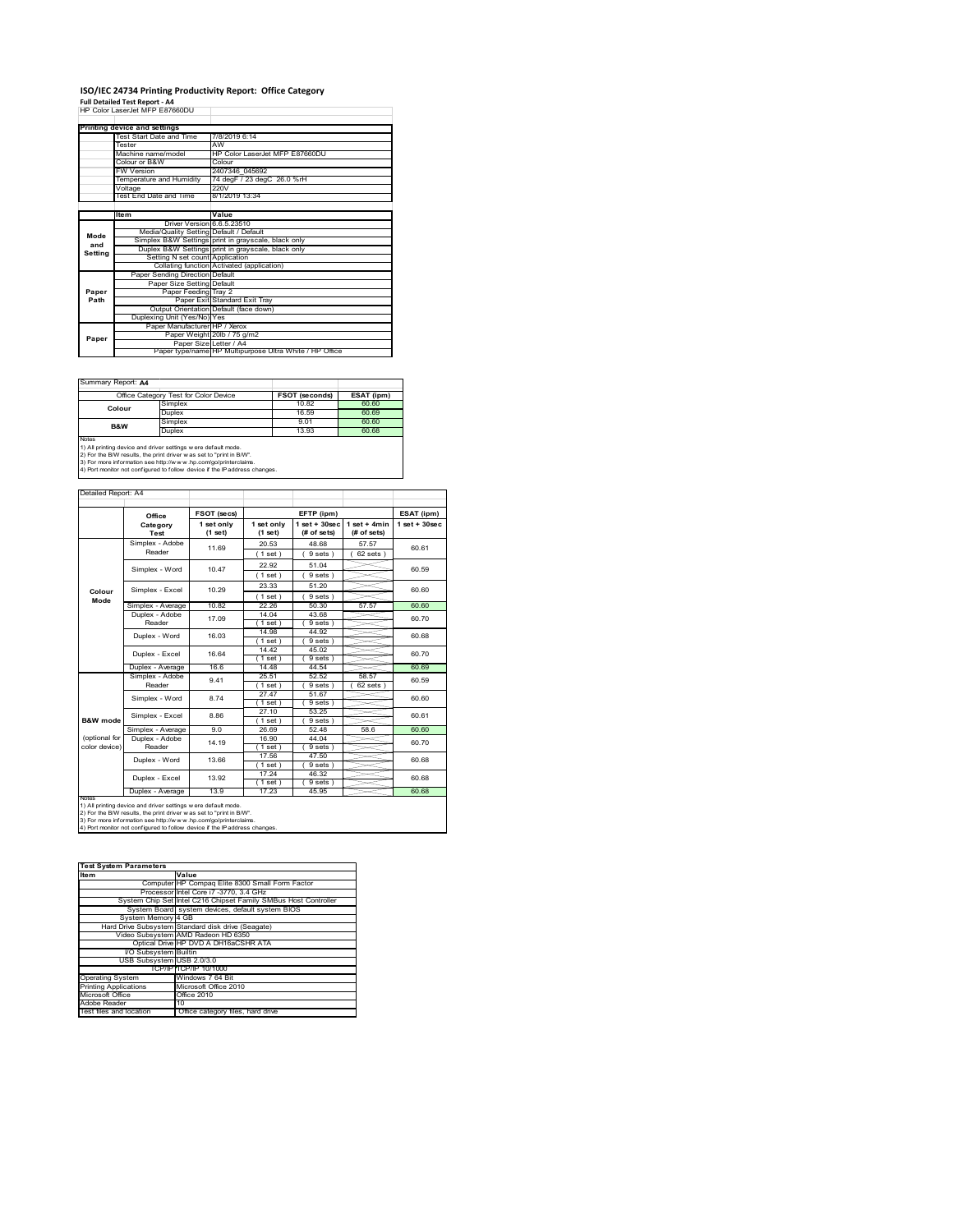# **ISO/IEC 24734 Printing Productivity Report: Office Category<br>Full Detailed Test Report - Tabloid<br>HP Color LaserJet MFP E87660DU**

|         | Printing device and settings            |                                                         |
|---------|-----------------------------------------|---------------------------------------------------------|
|         | Test Start Date and Time                | 7/8/2019 6:14                                           |
|         | Tester                                  | AW                                                      |
|         | Machine name/model                      | HP Color Laser let MFP F87660DU                         |
|         | Colour or B&W                           | Colour                                                  |
|         | <b>FW Version</b>                       | 2407346 045692                                          |
|         | Temperature and Humidity                | 74 degF / 23 degC 26.0 %rH                              |
|         | Voltage                                 | 220V                                                    |
|         | Test End Date and Time                  | 8/1/2019 13:34                                          |
|         |                                         |                                                         |
|         | ltem                                    | Value                                                   |
|         | Driver Version 6.6.5.23510              |                                                         |
| Mode    | Media/Quality Setting Default / Default |                                                         |
| and     |                                         | Simplex B&W Settings print in grayscale, black only     |
| Setting |                                         | Duplex B&W Settings print in grayscale, black only      |
|         | Setting N set count Application         |                                                         |
|         |                                         | Collating function Activated (application)              |
|         | Paper Sending Direction Default         |                                                         |
|         | Paper Size Setting Default              |                                                         |
| Paper   | Paper Feeding Tray 2                    |                                                         |
| Path    |                                         | Paper Exit Standard Exit Tray                           |
|         |                                         | Output Orientation Default (face down)                  |
|         | Duplexing Unit (Yes/No) Yes             |                                                         |
|         | Paper Manufacturer HP / Xerox           |                                                         |
| Paper   |                                         | Paper Weight 20lb / 75 g/m2                             |
|         | Paper Size Letter / A4                  |                                                         |
|         |                                         | Paper type/name HP Multipurpose Ultra White / HP Office |

Ī.

٦

Summary Report: Tabloid

| Office Category Test for Color Device                                                                                                                                                                                                                                                           |               | FSOT (seconds) | ESAT (ipm) |  |  |
|-------------------------------------------------------------------------------------------------------------------------------------------------------------------------------------------------------------------------------------------------------------------------------------------------|---------------|----------------|------------|--|--|
| Color                                                                                                                                                                                                                                                                                           | Simplex       | 10.52          | 30.60      |  |  |
|                                                                                                                                                                                                                                                                                                 | <b>Duplex</b> | 16.23          | 30.64      |  |  |
| <b>B&amp;W</b>                                                                                                                                                                                                                                                                                  | Simplex       | 13.60          | 30.61      |  |  |
|                                                                                                                                                                                                                                                                                                 | <b>Duplex</b> | 19.77          |            |  |  |
| Notes<br>1) All printing device and driver settings w ere default mode.<br>2) For the B/W results, the print driver was set to "print in B/W".<br>3) For more information see http://www.hp.com/go/printerclaims.<br>4) Port monitor not configured to follow device if the IP address changes. |               |                |            |  |  |

| Detailed Report: Tabloid |                           |                       |                       |                                  |                               |                    |
|--------------------------|---------------------------|-----------------------|-----------------------|----------------------------------|-------------------------------|--------------------|
|                          | Office                    | FSOT (secs)           |                       | EFTP (ipm)                       |                               | ESAT (ipm)         |
|                          | Category<br>Test          | 1 set only<br>(1 set) | 1 set only<br>(1 set) | $1$ set $+30$ sec<br>(# of sets) | $1$ set + 4min<br>(# of sets) | $1$ set + $30$ sec |
|                          | Simplex - Adobe           | 16.05                 | 14.95                 | 24 37                            | 28.64                         | 30.61              |
|                          | Reader                    |                       | $1$ set)              | 5 sets)                          | $32$ sets $)$                 |                    |
|                          | Simplex - Word            | 15.61                 | 15.38                 | 25 49                            |                               | 30.60              |
|                          |                           |                       | $1$ set)              | $5 sets$ )                       |                               |                    |
|                          | Simplex - Excel           | 15.14                 | 15.85                 | 25.84                            |                               | 30.61              |
| <b>Color Mode</b>        |                           |                       | (1 set)               | $5 sets$ )                       |                               |                    |
|                          | Simplex - Average         | 15.60                 | 15.39                 | 25.23                            | 28.64                         | 30.60              |
|                          | Duplex - Adobe            | 24 93                 | 9.62                  | 21.34                            |                               | 30.64              |
|                          | Reader                    |                       | $1$ set)              | $5 sets$ )                       |                               |                    |
|                          | Duplex - Word             | 23.31                 | 10.28                 | 21.70                            |                               | 30.64<br>30.64     |
|                          |                           |                       | $1$ set)              | $5 sets$ )                       |                               |                    |
|                          | Duplex - Excel            | 22.66                 | 10.58                 | 22.24                            |                               |                    |
|                          |                           |                       | $1$ set)              | 5 sets)                          |                               |                    |
|                          | Duplex - Average          | 23.64                 | 10.16                 | 21.76                            |                               | 30.64              |
|                          | Simplex - Adobe<br>Reader | 14.13                 | 16.99                 | 26.46                            | 29.35                         | 30.62              |
|                          |                           |                       | $1$ set)              | 5 sets)                          | 32 sets                       |                    |
|                          | Simplex - Word            | 13 25                 | 18.11                 | 26.62                            |                               | 30.61              |
|                          |                           |                       | $1$ set)              | $5 sets$ )                       |                               |                    |
|                          | Simplex - Excel           | 13.41                 | 17 91                 | 27.02                            |                               | 30.61              |
| B&W mode                 |                           |                       | $1$ set)              | 5 sets)                          |                               |                    |
|                          | Simplex - Average         | 13.60                 | 17.67                 | 26.70                            | 29.35                         | 30.61              |
| (optional for            | Duplex - Adobe            | 21.41                 | 11.20                 | 22.56                            |                               | 30.64<br>30.64     |
| color device)            | Reader                    |                       | $1$ set $)$           | $5 sets$ )                       |                               |                    |
|                          | Duplex - Word             | 19.51                 | 12.28                 | 23.50                            |                               |                    |
|                          |                           |                       | $1$ set)              | $5 sets$ )                       |                               |                    |
|                          | Duplex - Excel            | 18.37                 | 13.06                 | 23.50                            |                               | 30.64              |
|                          |                           |                       | $1$ set)              | $5 sets$ )                       |                               |                    |
| <b>NOIRS</b>             | Duplex - Average          | 19.77                 | 12.18                 | 23.18                            |                               | 30.64              |

notes<br>1) All printing device and driver settings were default mode.<br>2) For the B/W results, the print driver was set to "print in B/W".<br>3) For more information see http://www.hp.com/go/printerclaims.<br>4) Por morator not con

| <b>Test System Parameters</b> |                                                                 |  |  |  |
|-------------------------------|-----------------------------------------------------------------|--|--|--|
| <b>Item</b>                   | Value                                                           |  |  |  |
|                               | Computer HP Compag Elite 8300 Small Form Factor                 |  |  |  |
|                               | Processor Intel Core i7 -3770, 3.4 GHz                          |  |  |  |
|                               | System Chip Set Intel C216 Chipset Family SMBus Host Controller |  |  |  |
|                               | System Board system devices, default system BIOS                |  |  |  |
| System Memory 4 GB            |                                                                 |  |  |  |
|                               | Hard Drive Subsystem Standard disk drive (Seagate)              |  |  |  |
|                               | Video Subsystem AMD Radeon HD 6350                              |  |  |  |
|                               | Optical Drive HP DVD A DH16aCSHR ATA                            |  |  |  |
| I/O Subsystem Builtin         |                                                                 |  |  |  |
| USB Subsystem USB 2.0/3.0     |                                                                 |  |  |  |
|                               | TCP/IPITCP/IP 10/1000                                           |  |  |  |
| <b>Operating System</b>       | Windows 7 64 Bit                                                |  |  |  |
| <b>Printing Applications</b>  | Microsoft Office 2010                                           |  |  |  |
| Microsoft Office              | Office 2010                                                     |  |  |  |
| Adobe Reader                  | 10                                                              |  |  |  |
| Test files and location       | Office category files, hard drive                               |  |  |  |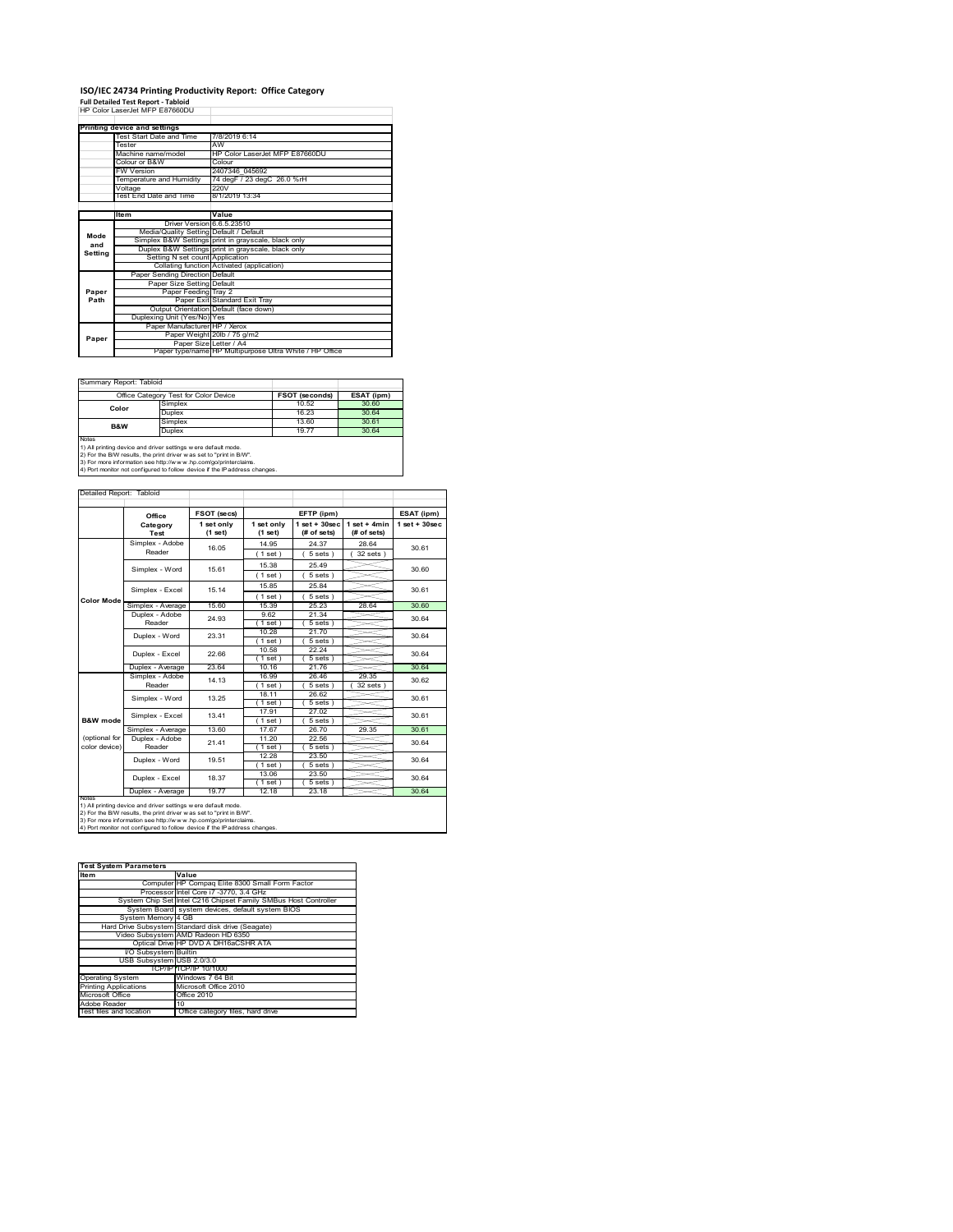## **ISO/IEC 24734 Printing Productivity Report: Office Category**

**Full Detailed Test Report ‐ A3** HP Color LaserJet MFP E87660DU

|         | Printing device and settings            |                                                         |
|---------|-----------------------------------------|---------------------------------------------------------|
|         | Test Start Date and Time                | 7/8/2019 6:14                                           |
|         | Tester                                  | AW                                                      |
|         | Machine name/model                      | HP Color Laser let MFP F87660DU                         |
|         | Colour or B&W                           | Colour                                                  |
|         | <b>FW Version</b>                       | 2407346 045692                                          |
|         | Temperature and Humidity                | 74 degF / 23 degC 26.0 %rH                              |
|         | Voltage                                 | 220V                                                    |
|         | Test End Date and Time                  | 8/1/2019 13:34                                          |
|         |                                         |                                                         |
|         | Item                                    | Value                                                   |
|         | Driver Version 6.6.5.23510              |                                                         |
| Mode    | Media/Quality Setting Default / Default |                                                         |
| and     |                                         | Simplex B&W Settings print in grayscale, black only     |
| Setting |                                         | Duplex B&W Settings print in grayscale, black only      |
|         | Setting N set count Application         |                                                         |
|         |                                         | Collating function Activated (application)              |
|         | Paper Sending Direction Default         |                                                         |
|         | Paper Size Setting Default              |                                                         |
| Paper   | Paper Feeding Tray 2                    |                                                         |
| Path    |                                         | Paper Exit Standard Exit Tray                           |
|         |                                         | Output Orientation Default (face down)                  |
|         | Duplexing Unit (Yes/No) Yes             |                                                         |
|         | Paper Manufacturer HP / Xerox           |                                                         |
| Paper   |                                         | Paper Weight 20lb / 75 g/m2                             |
|         | Paper Size Letter / A4                  |                                                         |
|         |                                         | Paper type/name HP Multipurpose Ultra White / HP Office |

Ï

Summary Report: A3

| Office Category Test for Color Device                                                                                                                 |         | <b>FSOT (seconds)</b> | ESAT (ipm) |  |  |
|-------------------------------------------------------------------------------------------------------------------------------------------------------|---------|-----------------------|------------|--|--|
| Color                                                                                                                                                 | Simplex | 10.52                 | 30.60      |  |  |
|                                                                                                                                                       | Duplex  | 16.23                 | 30.64      |  |  |
| <b>B&amp;W</b>                                                                                                                                        | Simplex | 1547                  | 30.61      |  |  |
|                                                                                                                                                       | Duplex  | 20.14                 | 30.63      |  |  |
| <b>Notes</b><br>1) All printing device and driver settings w ere default mode.<br>2) For the B/W results, the print driver was set to "print in B/W". |         |                       |            |  |  |

2) For the B/W results, the print driver w as set to "print in B/W".<br>3) For more information see http://w w w .hp.com/go/printerclaims.<br>4) Port monitor not configured to follow device if the IP address changes.

| Detailed Report: A3 |                           |             |                       |             |                                                                |            |
|---------------------|---------------------------|-------------|-----------------------|-------------|----------------------------------------------------------------|------------|
|                     |                           |             |                       |             |                                                                |            |
|                     | Office                    | FSOT (secs) |                       | EFTP (ipm)  |                                                                | ESAT (ipm) |
|                     | Category<br>Test          |             | 1 set only<br>(1 set) | (# of sets) | 1 set + 30 sec   1 set + 4 min   1 set + 30 sec<br>(# of sets) |            |
|                     | Simplex - Adobe<br>Reader | 15.93       | 15.06                 | 25.83       | 29.02                                                          | 30.60      |
|                     |                           |             | $1$ set $)$           | 6 sets )    | $32$ sets                                                      |            |

|                                                                            | Simplex - Adobe                                                                                                                        | 15.93 | 15.06       | 25.83      | 29.02         | 30.60 |  |
|----------------------------------------------------------------------------|----------------------------------------------------------------------------------------------------------------------------------------|-------|-------------|------------|---------------|-------|--|
|                                                                            | Reader                                                                                                                                 |       | $1$ set)    | $6 sets$ ) | $32$ sets $)$ |       |  |
|                                                                            | Simplex - Word                                                                                                                         | 15.40 | 15.58       | 26.42      |               | 30.60 |  |
|                                                                            |                                                                                                                                        |       | (1 set)     | 6 sets)    |               |       |  |
|                                                                            | Simplex - Excel                                                                                                                        | 14 87 | 16.15       | 26.38      |               | 30.61 |  |
| <b>Color Mode</b>                                                          |                                                                                                                                        |       | $1$ set)    | $6 sets$ ) |               |       |  |
|                                                                            | Simplex - Average                                                                                                                      | 15.40 | 15.59       | 26.21      | 29.02         | 30.60 |  |
|                                                                            | Duplex - Adobe                                                                                                                         | 24.51 | 9.78        | 21.10      |               | 30.64 |  |
|                                                                            | Reader                                                                                                                                 |       | 1 set)      | $5 sets$ ) |               |       |  |
|                                                                            | Duplex - Word                                                                                                                          | 22.45 | 10.68       | 22.10      |               | 30.64 |  |
|                                                                            |                                                                                                                                        |       | $1$ set)    | 5 sets)    |               |       |  |
|                                                                            | Duplex - Excel                                                                                                                         | 21.76 | 11.02       | 22.14      |               | 30.64 |  |
|                                                                            |                                                                                                                                        |       | $1$ set)    | $5 sets$ ) |               |       |  |
|                                                                            | Duplex - Average                                                                                                                       | 22.91 | 10.49       | 21.78      |               | 30.64 |  |
|                                                                            | Simplex - Adobe<br>Reader                                                                                                              | 13.73 | 1748        | 25.25      | 29.42         | 30.61 |  |
|                                                                            |                                                                                                                                        |       | $1$ set $)$ | 5 sets     | 32 sets       |       |  |
|                                                                            | Simplex - Word                                                                                                                         | 16.32 | 14.71       | 26.95      |               | 30.62 |  |
|                                                                            |                                                                                                                                        |       | $1$ set)    | 5 sets)    |               |       |  |
|                                                                            | Simplex - Excel                                                                                                                        | 16.34 | 14.69       | 26.94      |               | 30.61 |  |
| B&W mode                                                                   |                                                                                                                                        |       | $1$ set)    | $5 sets$ ) |               |       |  |
|                                                                            | Simplex - Average                                                                                                                      | 15.47 | 15.62       | 26.38      | 29.42         | 30.61 |  |
| (optional for                                                              | Duplex - Adobe                                                                                                                         | 21.41 | 11.20       | 22.70      |               | 30.64 |  |
| color device)                                                              | Reader                                                                                                                                 |       | $1$ set $)$ | $5 sets$ ) |               |       |  |
|                                                                            | Duplex - Word                                                                                                                          | 19.94 | 12.02       | 23.62      |               | 30.64 |  |
|                                                                            |                                                                                                                                        |       | $1$ set)    | $5 sets$ ) |               |       |  |
|                                                                            | Duplex - Excel                                                                                                                         | 19.07 | 12.58       | 23.42      |               | 30.62 |  |
|                                                                            |                                                                                                                                        |       | $1$ set)    | 5 sets)    |               |       |  |
|                                                                            | Duplex - Average                                                                                                                       | 20.14 | 11.93       | 23.24      |               | 30.63 |  |
| <b>NOtes</b>                                                               |                                                                                                                                        |       |             |            |               |       |  |
|                                                                            | 1) All printing device and driver settings w ere default mode.<br>2) For the B/W results, the print driver w as set to "print in B/W". |       |             |            |               |       |  |
|                                                                            | 3) For more information see http://www.hp.com/go/printerclaims.                                                                        |       |             |            |               |       |  |
| 4) Port monitor not configured to follow device if the IP address changes. |                                                                                                                                        |       |             |            |               |       |  |

| <b>Test System Parameters</b> |                                                                 |  |
|-------------------------------|-----------------------------------------------------------------|--|
| <b>Item</b>                   | Value                                                           |  |
|                               | Computer HP Compag Elite 8300 Small Form Factor                 |  |
|                               | Processor Intel Core i7 -3770, 3.4 GHz                          |  |
|                               | System Chip Set Intel C216 Chipset Family SMBus Host Controller |  |
|                               | System Board system devices, default system BIOS                |  |
| System Memory 4 GB            |                                                                 |  |
|                               | Hard Drive Subsystem Standard disk drive (Seagate)              |  |
|                               | Video Subsystem AMD Radeon HD 6350                              |  |
|                               | Optical Drive HP DVD A DH16aCSHR ATA                            |  |
| I/O Subsystem Builtin         |                                                                 |  |
| USB Subsystem USB 2.0/3.0     |                                                                 |  |
|                               | TCP/IP TCP/IP 10/1000                                           |  |
| <b>Operating System</b>       | Windows 7 64 Bit                                                |  |
| <b>Printing Applications</b>  | Microsoft Office 2010                                           |  |
| Microsoft Office              | Office 2010                                                     |  |
| Adobe Reader                  | 10                                                              |  |
| Test files and location       | Office category files, hard drive                               |  |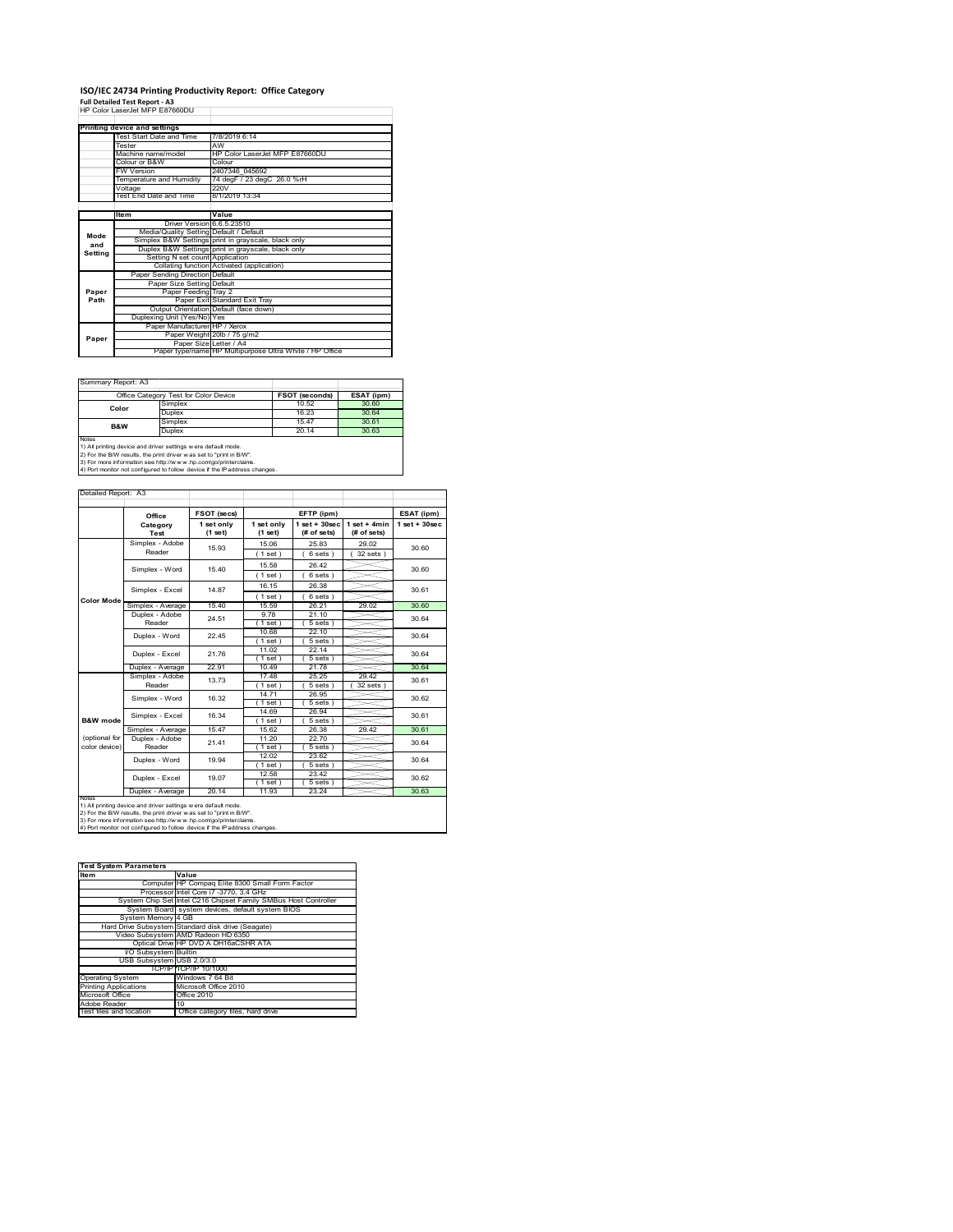## **ISO/IEC 24734 Printing Productivity Report: Office Category Feature Performance Full Report ‐ Office Feature Performance Test** HP Color LaserJet MFP E87660DU

|         | . catule reflormance run Report - Office reature reflormance rest<br>HP Color Laser let MFP E87660DU |                                                         |
|---------|------------------------------------------------------------------------------------------------------|---------------------------------------------------------|
|         |                                                                                                      |                                                         |
|         | Printing device and settings                                                                         |                                                         |
|         | Test Start Date and Time                                                                             | 7/8/2019 6:14                                           |
|         | Tester                                                                                               | AW                                                      |
|         | Machine name/model                                                                                   | HP Color LaserJet MFP E87660DU                          |
|         |                                                                                                      |                                                         |
|         | Colour or B&W                                                                                        | Colour                                                  |
|         | <b>FW Version</b>                                                                                    | 2407346 045692                                          |
|         | Temperature and Humidity                                                                             | 74 degF / 23 degC 26.0 %rH                              |
|         | Voltage                                                                                              | 220V                                                    |
|         | Test End Date and Time                                                                               | 8/1/2019 13:34                                          |
|         |                                                                                                      |                                                         |
|         | <b>Item</b>                                                                                          | Value                                                   |
|         | Driver Version 6.6.5.23510                                                                           |                                                         |
| Mode    | Media/Quality Setting Default / Default                                                              |                                                         |
| and     |                                                                                                      | Simplex B&W Settings print in grayscale, black only     |
| Setting |                                                                                                      | Duplex B&W Settings print in grayscale, black only      |
|         | Setting N set count Application                                                                      |                                                         |
|         |                                                                                                      | Collating function Activated (application)              |
|         | Paper Sending Direction Default                                                                      |                                                         |
|         | Paper Size Setting Default                                                                           |                                                         |
| Paper   | Paper Feeding Tray 2                                                                                 |                                                         |
| Path    |                                                                                                      | Paper Exit Standard Exit Tray                           |
|         |                                                                                                      | Output Orientation Default (face down)                  |
|         | Duplexing Unit (Yes/No) Yes                                                                          |                                                         |
|         | Paper Manufacturer HP / Xerox                                                                        |                                                         |
| Paper   |                                                                                                      | Paper Weight 20lb / 75 g/m2                             |
|         | Paper Size Letter / A4                                                                               |                                                         |
|         |                                                                                                      | Paper type/name HP Multipurpose Ultra White / HP Office |

| ISO Print Productivity Report: Feature Performance Test Summary                                                                                                                                                                                                                             |               |                                      |                                      |  |
|---------------------------------------------------------------------------------------------------------------------------------------------------------------------------------------------------------------------------------------------------------------------------------------------|---------------|--------------------------------------|--------------------------------------|--|
| <b>Printing Modes</b>                                                                                                                                                                                                                                                                       |               | <b>Feature Performance Ratio</b>     |                                      |  |
| (Feature Adobe Reader - Office test file)                                                                                                                                                                                                                                                   |               | FSOT (base)<br><b>FSOT (feature)</b> | <b>ESAT (feature)</b><br>ESAT (base) |  |
| A5, Landscape Feed, Simplex, Colour                                                                                                                                                                                                                                                         | Simplex       | 104%                                 | 93%                                  |  |
| A5, Portrait Feed, Simplex, Colour                                                                                                                                                                                                                                                          | Simplex       | 102%                                 | 94%                                  |  |
| Legal, Simplex, Colour                                                                                                                                                                                                                                                                      | Simplex       | 75%                                  | 53%                                  |  |
| Legal, Duplex, Colour                                                                                                                                                                                                                                                                       | <b>Duplex</b> | 57%                                  | 48%                                  |  |
| A4, 1200 dpi, Simplex, Colour                                                                                                                                                                                                                                                               | Simplex       |                                      |                                      |  |
| Letter, 1200 dpi, Simplex, Colour                                                                                                                                                                                                                                                           | Simplex       |                                      |                                      |  |
| A4. General Office. Simplex. Colour                                                                                                                                                                                                                                                         | Simplex       |                                      |                                      |  |
| Letter, General Office, Simplex, Colour                                                                                                                                                                                                                                                     | Simplex       |                                      |                                      |  |
| A5. Landscape Feed. Simplex. B/W                                                                                                                                                                                                                                                            | Simplex       | 100%                                 | 100%                                 |  |
| A5, Portrait Feed, Simplex, B/W                                                                                                                                                                                                                                                             | Simplex       | 101%                                 | 95%                                  |  |
| Legal, Simplex, B/W                                                                                                                                                                                                                                                                         | Simplex       | 63%                                  | 54%                                  |  |
| Legal, Duplex, B/W                                                                                                                                                                                                                                                                          | <b>Duplex</b> | 51%                                  | 58%                                  |  |
| A4. 1200 dpi. Simplex. B/W                                                                                                                                                                                                                                                                  | Simplex       |                                      |                                      |  |
| Letter, 1200 dpi, Simplex, B/W                                                                                                                                                                                                                                                              | Simplex       |                                      |                                      |  |
| A4, General Office, Simplex, B/W                                                                                                                                                                                                                                                            | Simplex       |                                      |                                      |  |
| Letter, General Office, Simplex, B/W                                                                                                                                                                                                                                                        | Simplex       |                                      |                                      |  |
| Notes<br>1) All printing device and driver settings w ere default mode.<br>2) Test conducted with 8-paper Office Feature Performance file.<br>3) For more information see http://www.hp.com/go/printerclaims.<br>4) Port monitor not configured to follow device if the IP address changes. |               |                                      |                                      |  |

| <b>Printing Modes</b>                               | <b>Base Printing Mode</b> |                     |                      | <b>Feature Performance</b>       |                                         |                                      |
|-----------------------------------------------------|---------------------------|---------------------|----------------------|----------------------------------|-----------------------------------------|--------------------------------------|
| Feature Adobe Reader - Office<br>test file (8-page) | <b>FSOT</b><br>Base       | <b>ESAT</b><br>Base | 1 set<br>FSOT (secs) | $1$ set $+30$ sec.<br>ESAT (ipm) | FSOT (base)<br><b>FSOT</b><br>(feature) | <b>ESAT (feature)</b><br>ESAT (base) |
| A5, Landscape Feed, Simplex, Colour                 | 15.02                     | 60.62               | 14.51                | 56.6                             | 104%                                    | 93%                                  |
| A5, Portrait Feed, Simplex, Colour                  | 15.02                     | 60.62               | 14 76                | 57.5                             | 102%                                    | 94%                                  |
| Legal, Simplex, Colour                              | 15.38                     | 60.63               | 20.75                | 32.5                             | 75%                                     | 53%                                  |
| Legal, Duplex, Colour                               | 15.38                     | 60.63               | 27.17                | 29.1                             | 57%                                     | 48%                                  |
| A4, 1200 dpi, Simplex, Colour                       | 15.02                     | 60.62               |                      |                                  |                                         |                                      |
| Letter, 1200 dpi, Simplex, Colour                   | 15.38                     | 60.63               |                      |                                  |                                         |                                      |
| A4, General Office, Simplex, Colour                 | 15.02                     | 60.62               |                      |                                  |                                         |                                      |
| Letter, General Office, Simplex, Colour             | 15.38                     | 60.63               |                      |                                  |                                         |                                      |
| A5. Landscape Feed. Simplex. B/W                    | 13.34                     | 60.6                | 13.39                | 60.6                             | 100%                                    | 100%                                 |
| A5. Portrait Feed. Simplex. B/W                     | 13.34                     | 60.6                | 13.21                | 57.9                             | 101%                                    | 95%                                  |
| Legal, Simplex, B/W                                 | 13.14                     | 60.59               | 21.14                | 327                              | 63%                                     | 54%                                  |
| Legal, Duplex, B/W                                  | 13.14                     | 60.59               | 25.94                | 35.3                             | 51%                                     | 58%                                  |
| A4. 1200 dpi. Simplex. B/W                          | 13.34                     | 60.6                |                      |                                  |                                         |                                      |
| Letter, 1200 dpi, Simplex, B/W                      | 13.14                     | 60.59               |                      |                                  |                                         |                                      |
| A4. General Office. Simplex. B/W                    | 13.34                     | 60.6                |                      |                                  |                                         |                                      |
| Letter, General Office, Simplex, B/W                | 13.14                     | 60.59               |                      |                                  |                                         |                                      |

Notes<br>1) All printing device and driver settings were default mode.<br>2) Test conducted with 8-paper Office Feature Performance file<br>3) For more information see http://www.hp.com/go/printerclaims.<br>4) Por monitor not configur

|           | <b>Test System Parameters</b> |                                                                 |
|-----------|-------------------------------|-----------------------------------------------------------------|
|           | lte m                         | Value                                                           |
|           |                               | Computer HP Compaq Elite 8300 Small Form Factor                 |
|           |                               | Processor Intel Core i7 -3770, 3.4 GHz                          |
|           |                               | System Chip Set Intel C216 Chipset Family SMBus Host Controller |
|           |                               | System Board system devices, default system BIOS                |
| Test      | System Memory 4 GB            |                                                                 |
| System    |                               | Hard Drive Subsystem Standard disk drive (Seagate)              |
|           |                               | Video Subsystem AMD Radeon HD 6350                              |
|           |                               | Optical Drive HP DVD A DH16aCSHR ATA                            |
|           | I/O Subsystem Builtin         |                                                                 |
|           | USB Subsystem USB 2.0/3.0     |                                                                 |
| <b>VO</b> |                               | TCP/IPITCP/IP 10/1000                                           |
|           | <b>Operating System</b>       | Windows 7 64 Bit                                                |
|           | <b>Printing Applications</b>  | Microsoft Office 2010                                           |
|           | Software Microsoft Office     | Office 2010                                                     |
|           | Adobe Reader                  | 10                                                              |
|           | Test files and location       | Office category files, hard drive                               |
|           |                               |                                                                 |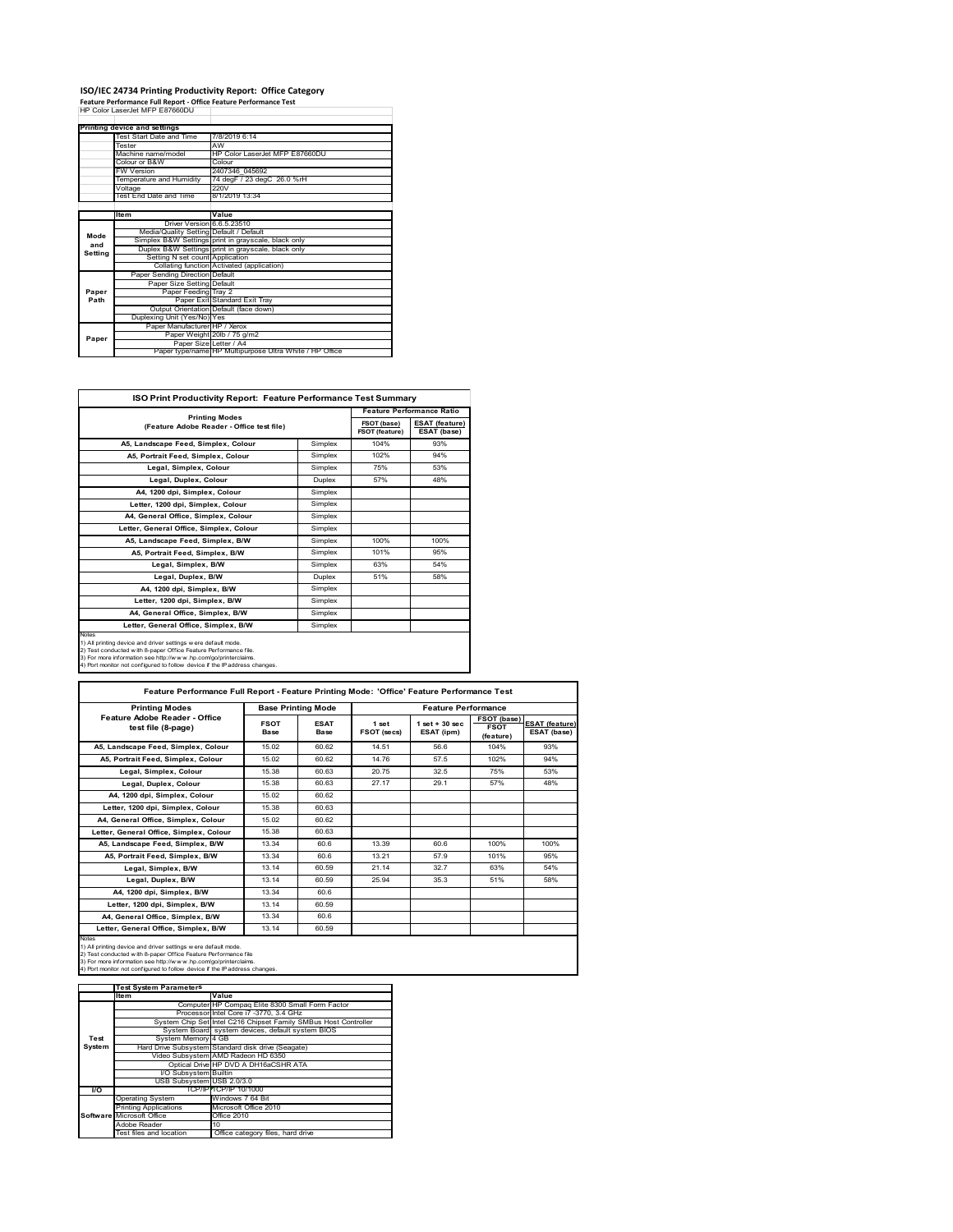### **ISO/IEC 17629 First Print Out Time Report: Office Category Full Detailed Test Report ‐ LETTER** HP Color LaserJet MFP E87660DU

|            | FF \48\8   45G.85   WFF FO/\8A8_A)         |                                |
|------------|--------------------------------------------|--------------------------------|
|            | Printing device and settings               |                                |
|            | Test Start Date and Time                   | 7/8/2019 6:14                  |
|            | Tester                                     | AW                             |
|            | Machine name/model                         | HP Color LaserJet MFP E87660DU |
|            | Colour or B&W                              | Colour                         |
|            | <b>FW Version</b>                          | 2407346 045692                 |
|            | Configuration (options)                    | Default                        |
|            | Controller                                 | n/a                            |
|            | Printing device page count                 | Not Specified                  |
|            | Printing supplies page count Not Specified |                                |
|            | Temperature and Humidity                   | 74 degF / 23 degC 26.0 %rH     |
|            | Voltage                                    | 220V                           |
|            | Test End Date and Time                     | 8/1/2019 13:34                 |
|            |                                            |                                |
|            | <b>Item</b>                                | Value                          |
| Mode       | PDL and driver version                     | 6.6.5.23510                    |
| and        | Print Quality mode                         | default                        |
| Setting    | <b>B&amp;W</b> settings                    | default                        |
|            | Paper feed orientation                     | Short Edge                     |
| Paper      | Paper type setting                         | default                        |
|            | Paper feeding                              | Standard cassette              |
|            | Paper exit                                 | Standard exit tray             |
| Paper Path | Output orientation                         | default (face up or face down) |

**ISO First Page Out Time Summary Report: Office Category**

| Summary Report: Letter |         |                           |
|------------------------|---------|---------------------------|
|                        |         | FPOT from Ready (seconds) |
| Color                  | Simplex | 7.56                      |
|                        | Duplex  |                           |
| <b>B&amp;W</b>         | Simplex | 6.15                      |
|                        | Duplex  |                           |
| Notes                  |         |                           |

Notes<br>1) All printing device and driver settings were default mode.<br>2) For the BW results, the print driver was set to "print in BW".<br>3) For more information see http://www.hp.com/golprinterclaims.<br>4) Port montor not confi

| ISO First Page Out Time Report: Office Category        |                                                                                                                                                                                                                                                                                                                                                                                                             |                            |                            |                              |                            |                   |
|--------------------------------------------------------|-------------------------------------------------------------------------------------------------------------------------------------------------------------------------------------------------------------------------------------------------------------------------------------------------------------------------------------------------------------------------------------------------------------|----------------------------|----------------------------|------------------------------|----------------------------|-------------------|
| <b>Detailed Report: LETTER</b>                         |                                                                                                                                                                                                                                                                                                                                                                                                             | Word<br>(seconds)          | Excel<br>(seconds)         | Adobe<br>Reader<br>(seconds) | Average<br>(seconds)       | <b>Delay Time</b> |
|                                                        | FPOT from Ready - Simplex                                                                                                                                                                                                                                                                                                                                                                                   | 7.30                       | 7.36                       | 8.02                         | 7.56                       | 20 Seconds        |
|                                                        | FPOT from Ready - Duplex                                                                                                                                                                                                                                                                                                                                                                                    |                            |                            |                              |                            |                   |
| <b>Color Mode</b>                                      | FPOT from Sleep - Simplex                                                                                                                                                                                                                                                                                                                                                                                   |                            |                            | 37.55                        |                            | 76 Minutes        |
|                                                        | Recovery Time                                                                                                                                                                                                                                                                                                                                                                                               |                            |                            | 29.5                         |                            |                   |
|                                                        | FPOT from Off - Simplex                                                                                                                                                                                                                                                                                                                                                                                     |                            |                            | 160.88                       |                            |                   |
|                                                        | Warm-up Time                                                                                                                                                                                                                                                                                                                                                                                                |                            |                            | 152.86                       |                            |                   |
|                                                        | FPOT from Ready - Simplex                                                                                                                                                                                                                                                                                                                                                                                   | 5.85                       | 6.17                       | 6.40                         | 6.15                       | 20 Seconds        |
| <b>B&amp;W Mode</b>                                    | FPOT from Ready - Duplex                                                                                                                                                                                                                                                                                                                                                                                    |                            |                            |                              |                            |                   |
|                                                        | FPOT from Sleep - Simplex                                                                                                                                                                                                                                                                                                                                                                                   |                            |                            | 39.37                        |                            | 76 Minutes        |
|                                                        | Recovery Time                                                                                                                                                                                                                                                                                                                                                                                               |                            |                            | 33.0                         |                            |                   |
|                                                        | FPOT from Off - Simplex                                                                                                                                                                                                                                                                                                                                                                                     |                            |                            | 165.82                       |                            |                   |
|                                                        | Warm-up Time                                                                                                                                                                                                                                                                                                                                                                                                |                            |                            | 159.42                       |                            |                   |
| Notes                                                  |                                                                                                                                                                                                                                                                                                                                                                                                             |                            |                            |                              |                            |                   |
|                                                        | 1) All printing device and driver settings w ere default mode.<br>2) For the B/W results, the print driver was set to "print in B/W".<br>3) For more information see http://www.hp.com/go/printerclaims.<br>4) Port monitor not configured to follow device if the IP address changes.<br>5) Page counts w ere collected after completion of the tests.<br>6) Details for FPOT from Sleep are show n below. |                            |                            |                              |                            |                   |
| <b>HP Data Table</b><br><b>Detailed Report: LETTER</b> |                                                                                                                                                                                                                                                                                                                                                                                                             |                            |                            |                              |                            |                   |
|                                                        |                                                                                                                                                                                                                                                                                                                                                                                                             | <b>FPOT Avg</b><br>(se cs) | FPOT (secs)<br>Iteration 1 | FPOT (secs)<br>Iteration 2   | FPOT (secs)<br>Iteration 3 | Application       |
|                                                        | FPOT from Sleep                                                                                                                                                                                                                                                                                                                                                                                             | 37.55                      | 36.68                      | 38.42                        | N/A                        | Adobe Reader      |
| Color Mode                                             | FPOT from Sleep (15 minutes)<br>HP/Non ISO Test                                                                                                                                                                                                                                                                                                                                                             | 20.83                      | 20.64                      | 21.01                        | N/A                        | Adobe Reader      |
| <b>B&amp;W Mode</b>                                    | <b>FPOT</b> from Sleep                                                                                                                                                                                                                                                                                                                                                                                      | 39.37                      | 39.09                      | 39.65                        | N/A                        | Adobe Reader      |

Notes<br>1) All printing device and driver settings w ere default mode.<br>2) For the B/W results, the print driver w as set to "print in B/W".<br>3 DLP includes detailed iterations as data measurements may vary run to run.

|                                  | <b>Test System Parameters</b>         |                                                       |
|----------------------------------|---------------------------------------|-------------------------------------------------------|
|                                  | <b>Item</b>                           | Value                                                 |
|                                  | Computer                              | HP Compaq Elite 8300 Small Form Factor                |
|                                  | Processor                             | Intel Core i7 -3770, 3.4 GHz                          |
|                                  | System Chip Set                       | Intel C216 Chipset Family SMBus Host Controller       |
|                                  | System Board                          | system devices, default system BIOS                   |
| Test                             | <b>System Memory</b>                  | 4 GB                                                  |
| System                           | Hard Drive Subsystem                  | Standard disk drive (Seagate)                         |
|                                  | AMD Radeon HD 6350<br>Video Subsystem |                                                       |
|                                  | Optical Drive                         | HP DVD A DH16aCSHR ATA                                |
|                                  | I/O Subsystem                         | <b>Builtin</b>                                        |
|                                  | <b>USB Subsystem</b>                  | USB 2.0/3.0                                           |
| Printing<br>Device<br>Connection | TCP/IP                                | 10/1000                                               |
|                                  | <b>Operating System</b>               | Windows 7 Business/Ultimate, 64 bit, Build 7601, SP 1 |
|                                  | <b>Printing Applications</b>          | Microsoft Office 2010 SP2                             |
| Software                         |                                       | Adobe Reader 10.1.4                                   |
|                                  | Print Driver                          | 6.6.5.23510                                           |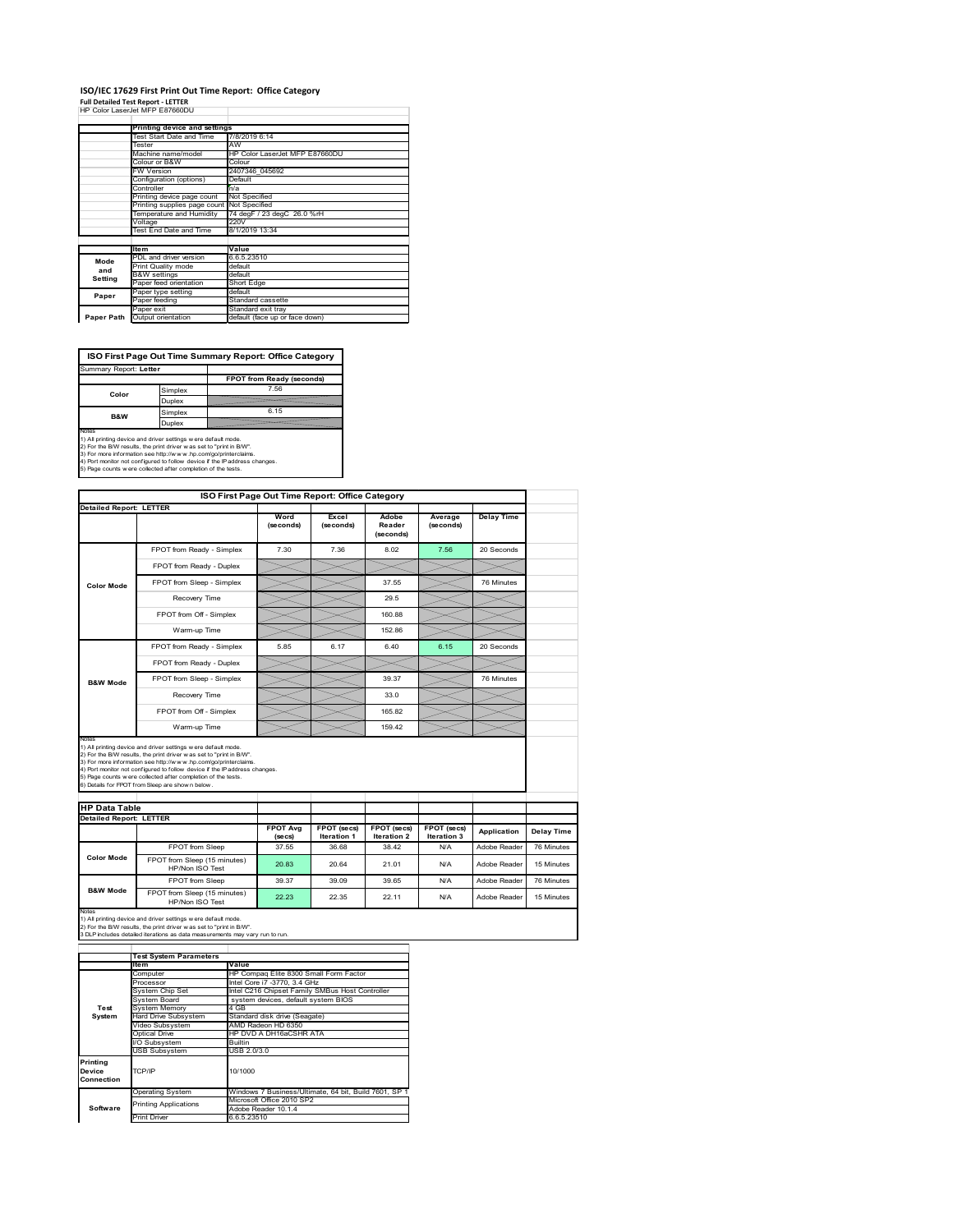#### **ISO/IEC 17629 First Print Out Time Report: Office Category** ÷

**Full Detailed Test Report ‐ A4** HP Color LaserJet MFP E87660DU

|            | Printing device and settings               |                                |
|------------|--------------------------------------------|--------------------------------|
|            | Test Start Date and Time                   | 7/8/2019 6:14                  |
|            | Tester                                     | AW                             |
|            | Machine name/model                         | HP Color LaserJet MFP E87660DU |
|            | Colour or B&W                              | Colour                         |
|            | <b>FW Version</b>                          | 2407346 045692                 |
|            | Configuration (options)                    | Default                        |
|            | Controller                                 | n/a                            |
|            | Printing device page count                 | Not Specified                  |
|            | Printing supplies page count Not Specified |                                |
|            | Temperature and Humidity                   | 74 degF / 23 degC 26.0 %rH     |
|            | Voltage                                    | 220V                           |
|            | Test End Date and Time                     | 8/1/2019 13:34                 |
|            |                                            |                                |
|            | <b>Item</b>                                | Value                          |
| Mode       | PDL and driver version                     | 6.6.5.23510                    |
| and        | Print Quality mode                         | default                        |
| Setting    | <b>B&amp;W</b> settings                    | default                        |
|            | Paper feed orientation                     | Short Edge                     |
| Paper      | Paper type setting                         | default                        |
|            | Paper feeding                              | Standard cassette              |
|            | Paper exit                                 | Standard exit tray             |
| Paper Path | Output orientation                         | default (face up or face down) |

**ISO First Page Out Time Summary Report: Office Category**

| Summary Report: A4        |         |                           |
|---------------------------|---------|---------------------------|
|                           |         | FPOT from Ready (seconds) |
| Colour                    | Simplex | 7.63                      |
|                           | Duplex  |                           |
| Simplex<br><b>B&amp;W</b> |         | 6.24                      |
|                           | Duplex  |                           |
|                           |         |                           |

Notes<br>1) All printing device and driver settings were default mode.<br>2) For the BAV results, the print driver was set to "print in BAV".<br>3) For more information see http://www.hp.com/golprinterclaims.<br>4) Port monitor not co

|                                                             |                                                                                                                                                                                                                                                                                                                                                                                                             | ISO First Page Out Time Report: Office Category |                                   |                              |                                   |                   |            |
|-------------------------------------------------------------|-------------------------------------------------------------------------------------------------------------------------------------------------------------------------------------------------------------------------------------------------------------------------------------------------------------------------------------------------------------------------------------------------------------|-------------------------------------------------|-----------------------------------|------------------------------|-----------------------------------|-------------------|------------|
| <b>Detailed Report: A4</b>                                  |                                                                                                                                                                                                                                                                                                                                                                                                             | Word<br>(seconds)                               | Excel<br>(seconds)                | Adobe<br>Reader<br>(seconds) | Average<br>(seconds)              | <b>Delay Time</b> |            |
| <b>Color Mode</b>                                           | FPOT from Ready - Simplex                                                                                                                                                                                                                                                                                                                                                                                   | 7.25                                            | 7.45                              | 8.19                         | 7.63                              | 20 Seconds        |            |
|                                                             | FPOT from Ready - Duplex                                                                                                                                                                                                                                                                                                                                                                                    |                                                 |                                   |                              |                                   |                   |            |
|                                                             | FPOT from Sleep - Simplex                                                                                                                                                                                                                                                                                                                                                                                   |                                                 |                                   | 38.55                        |                                   | 76 Minutes        |            |
|                                                             | Recovery Time                                                                                                                                                                                                                                                                                                                                                                                               |                                                 |                                   | 30.4                         |                                   |                   |            |
|                                                             | FPOT from Off - Simplex                                                                                                                                                                                                                                                                                                                                                                                     |                                                 |                                   | 162.23                       |                                   |                   |            |
|                                                             | Warm-up Time                                                                                                                                                                                                                                                                                                                                                                                                |                                                 |                                   | 154.04                       |                                   |                   |            |
|                                                             | FPOT from Ready - Simplex                                                                                                                                                                                                                                                                                                                                                                                   | 5.93                                            | 6.03                              | 6.74                         | 6.24                              | 20 Seconds        |            |
|                                                             | FPOT from Ready - Duplex                                                                                                                                                                                                                                                                                                                                                                                    |                                                 |                                   |                              |                                   |                   |            |
| <b>B&amp;W Mode</b>                                         | FPOT from Sleep - Simplex                                                                                                                                                                                                                                                                                                                                                                                   |                                                 |                                   | 39.82                        |                                   | 76 Minutes        |            |
|                                                             | Recovery Time                                                                                                                                                                                                                                                                                                                                                                                               |                                                 |                                   | 33.1                         |                                   |                   |            |
|                                                             |                                                                                                                                                                                                                                                                                                                                                                                                             |                                                 |                                   |                              |                                   |                   |            |
|                                                             | FPOT from Off - Simplex                                                                                                                                                                                                                                                                                                                                                                                     |                                                 |                                   | 167.21                       |                                   |                   |            |
|                                                             | Warm-up Time                                                                                                                                                                                                                                                                                                                                                                                                |                                                 |                                   | 160.47                       |                                   |                   |            |
| Notes<br><b>HP Data Table</b><br><b>Detailed Report: A4</b> | 1) All printing device and driver settings w ere default mode.<br>2) For the B/W results, the print driver was set to "print in B/W".<br>3) For more information see http://www.hp.com/go/printerclaims.<br>4) Port monitor not configured to follow device if the IP address changes.<br>5) Page counts w ere collected after completion of the tests.<br>6) Details for FPOT from Sleep are show n below. |                                                 |                                   |                              |                                   |                   |            |
|                                                             |                                                                                                                                                                                                                                                                                                                                                                                                             | <b>FPOT Avg</b><br>(se cs)                      | FPOT (secs)<br><b>Iteration 1</b> | FPOT (secs)<br>Iteration 2   | FPOT (secs)<br><b>Iteration 3</b> | Application       | Delay Time |
|                                                             | FPOT from Sleep                                                                                                                                                                                                                                                                                                                                                                                             | 38.55                                           | 38.50                             | 38.60                        | N/A                               | Adobe Reader      | 76 Minutes |
| <b>Color Mode</b>                                           | FPOT from Sleep (15 minutes)<br>HP/Non ISO Test                                                                                                                                                                                                                                                                                                                                                             | 18.30                                           | 18.47                             | 18.12                        | N/A                               | Adobe Reader      | 15 Minutes |
| <b>B&amp;W Mode</b>                                         | FPOT from Sleep                                                                                                                                                                                                                                                                                                                                                                                             | 39.82                                           | 39.41                             | 40.22                        | N/A                               | Adobe Reader      | 76 Minutes |

|                                  | <b>Test System Parameters</b> |                                                       |
|----------------------------------|-------------------------------|-------------------------------------------------------|
|                                  | Item                          | Value                                                 |
|                                  | Computer                      | HP Compag Elite 8300 Small Form Factor                |
|                                  | Processor                     | Intel Core i7 -3770, 3.4 GHz                          |
|                                  | System Chip Set               | Intel C216 Chipset Family SMBus Host Controller       |
|                                  | System Board                  | system devices, default system BIOS                   |
| Test                             | <b>System Memory</b>          | 4 GB                                                  |
| System                           | Hard Drive Subsystem          | Standard disk drive (Seagate)                         |
|                                  | Video Subsystem               | AMD Radeon HD 6350                                    |
|                                  | Optical Drive                 | HP DVD A DH16aCSHR ATA                                |
|                                  | I/O Subsystem                 | <b>Builtin</b>                                        |
|                                  | <b>USB Subsystem</b>          | USB 2.0/3.0                                           |
| Printing<br>Device<br>Connection | TCP/IP                        | 10/1000                                               |
|                                  | <b>Operating System</b>       | Windows 7 Business/Ultimate, 64 bit, Build 7601, SP 1 |
|                                  | <b>Printing Applications</b>  | Microsoft Office 2010 SP2                             |
| Software                         |                               | Adobe Reader 10.1.4                                   |
|                                  | <b>Print Driver</b>           | 6.6.5.23510                                           |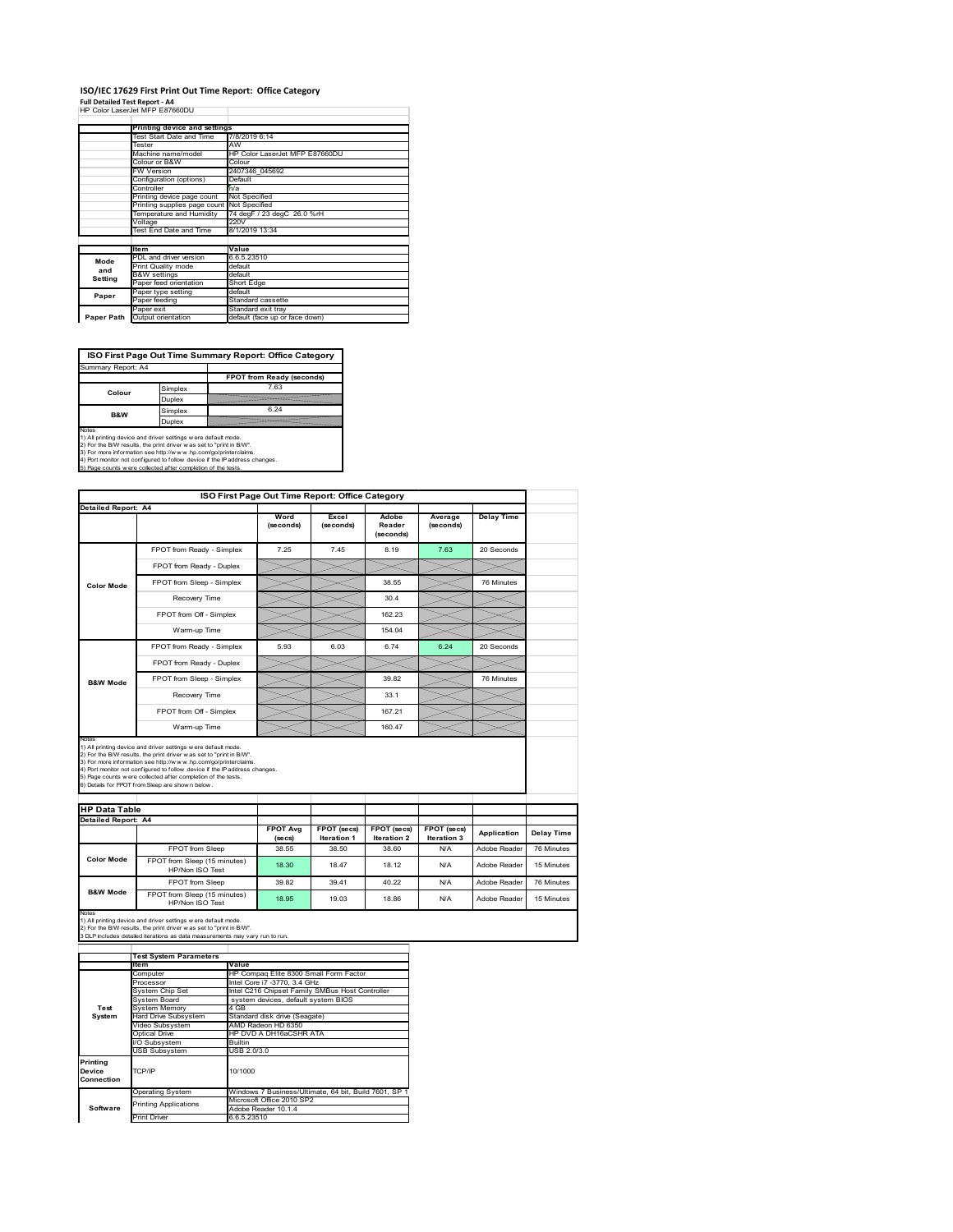### **ISO/IEC 29183 Copy Productivity Report**

**Full Detailed Test Report ‐ LETTER**

| HP Color LaserJet MFP E87660DU   |                                                                                                                                                                                                                                                                                                                                                                                                                                                                                                                                                                         |
|----------------------------------|-------------------------------------------------------------------------------------------------------------------------------------------------------------------------------------------------------------------------------------------------------------------------------------------------------------------------------------------------------------------------------------------------------------------------------------------------------------------------------------------------------------------------------------------------------------------------|
|                                  |                                                                                                                                                                                                                                                                                                                                                                                                                                                                                                                                                                         |
| <b>Machine Setup Information</b> |                                                                                                                                                                                                                                                                                                                                                                                                                                                                                                                                                                         |
|                                  |                                                                                                                                                                                                                                                                                                                                                                                                                                                                                                                                                                         |
|                                  |                                                                                                                                                                                                                                                                                                                                                                                                                                                                                                                                                                         |
|                                  | Machine name/model HP Color LaserJet MFP E87660DU                                                                                                                                                                                                                                                                                                                                                                                                                                                                                                                       |
|                                  |                                                                                                                                                                                                                                                                                                                                                                                                                                                                                                                                                                         |
|                                  | FW Version 2407346 045692                                                                                                                                                                                                                                                                                                                                                                                                                                                                                                                                               |
|                                  |                                                                                                                                                                                                                                                                                                                                                                                                                                                                                                                                                                         |
|                                  |                                                                                                                                                                                                                                                                                                                                                                                                                                                                                                                                                                         |
|                                  |                                                                                                                                                                                                                                                                                                                                                                                                                                                                                                                                                                         |
|                                  |                                                                                                                                                                                                                                                                                                                                                                                                                                                                                                                                                                         |
| Pre-set Item                     | Pre-set Value                                                                                                                                                                                                                                                                                                                                                                                                                                                                                                                                                           |
| <b>Output Resolution Default</b> |                                                                                                                                                                                                                                                                                                                                                                                                                                                                                                                                                                         |
|                                  |                                                                                                                                                                                                                                                                                                                                                                                                                                                                                                                                                                         |
|                                  | Copying Mode Colour for Colour and B&W for B&W                                                                                                                                                                                                                                                                                                                                                                                                                                                                                                                          |
|                                  |                                                                                                                                                                                                                                                                                                                                                                                                                                                                                                                                                                         |
|                                  |                                                                                                                                                                                                                                                                                                                                                                                                                                                                                                                                                                         |
|                                  |                                                                                                                                                                                                                                                                                                                                                                                                                                                                                                                                                                         |
|                                  |                                                                                                                                                                                                                                                                                                                                                                                                                                                                                                                                                                         |
|                                  |                                                                                                                                                                                                                                                                                                                                                                                                                                                                                                                                                                         |
|                                  |                                                                                                                                                                                                                                                                                                                                                                                                                                                                                                                                                                         |
|                                  | Face Up Exit Default (face down)                                                                                                                                                                                                                                                                                                                                                                                                                                                                                                                                        |
|                                  |                                                                                                                                                                                                                                                                                                                                                                                                                                                                                                                                                                         |
|                                  |                                                                                                                                                                                                                                                                                                                                                                                                                                                                                                                                                                         |
|                                  |                                                                                                                                                                                                                                                                                                                                                                                                                                                                                                                                                                         |
|                                  |                                                                                                                                                                                                                                                                                                                                                                                                                                                                                                                                                                         |
|                                  |                                                                                                                                                                                                                                                                                                                                                                                                                                                                                                                                                                         |
| Paper Manufacturer HP / Xerox    |                                                                                                                                                                                                                                                                                                                                                                                                                                                                                                                                                                         |
|                                  | Paper Weight 20lb / 75 g/m2                                                                                                                                                                                                                                                                                                                                                                                                                                                                                                                                             |
| Paper Size Letter / A4           |                                                                                                                                                                                                                                                                                                                                                                                                                                                                                                                                                                         |
|                                  | Paper type/name HP Multipurpose Ultra White / HP Office                                                                                                                                                                                                                                                                                                                                                                                                                                                                                                                 |
|                                  | Test Start Date and Time 7/15/2019 7:13<br>Tester AW<br>Colour or B&W Colour<br>Configuration (options) Not Specified<br>Temperature and Humidity 74 degF / 23 degC 26.0 %rH<br>Test End Date and Time: 8/2/2019 12:21<br><b>Output Quality Default</b><br>Auto Density Adjustment Default<br>Collating function Set in Control Panel<br>Paper Sending Direction Default<br>Paper Type Setting Default<br>Paper Feeding Tray 2<br>Paper Exit Default<br><b>Fixing Capability Default</b><br>Image Quality Stability Default<br>Capacity of Paper Default<br>Others None |

| Summary Report: Letter |              |             |
|------------------------|--------------|-------------|
|                        |              |             |
|                        | <b>sFCOT</b> | sESAT (ipm) |
| Color                  | 4.36         | 60.59       |
| B&W                    | 4.41         | 60.60       |
| <b>Notes</b>           |              |             |

Notes<br>First Copy Out and Copy Speed measured using ISO/IEC 29183, excludes first set of test<br>documents. For more information see http://www..hp.com/go/printerclaims. Exact speed varies

depending on the system configuration and document.<br>Only Target A w as used, all test documents have the same Saturated throughput. Reference<br>ISO/IEC29183:2010 Clause 5, Sections 5.3.1 and 5.3.2

| Detailed Report: LETTER |               |              |       |             |                |             |
|-------------------------|---------------|--------------|-------|-------------|----------------|-------------|
|                         |               |              |       | sEFTP (ipm) |                |             |
|                         | <b>Target</b> | sFCOT (secs) | 1copy | 1copy+30sec | 1copy+4minutes | sESAT (ipm) |
|                         | A             | 4.36         | 13.77 | 50.15       | 59.01          | 60.59       |
|                         |               |              |       | 32 sets     | 245 sets       |             |
|                         | B             |              |       |             |                |             |
|                         |               |              |       |             |                |             |
| Color                   | C             |              |       |             |                |             |
|                         |               |              |       |             |                |             |
|                         | D             |              |       |             |                |             |
|                         | Average       | 4.36         | 13.77 | 50.15       | 59.01          | 60.59       |
|                         | A             | 4.41         | 13.60 | 51.91       | 59.02          | 60.60       |
|                         |               |              |       | 32 sets     | 245 sets       |             |
|                         | B             |              |       |             |                |             |
|                         |               |              |       |             |                |             |
| <b>B&amp;W</b>          | C             |              |       |             |                |             |
|                         |               |              |       |             |                |             |
|                         | D             |              |       |             |                |             |
|                         | Average       | 4.41         | 13.60 | 51.91       | 59.02          | 60.60       |

#### Notes

First Copy Out and Copy Speed measured using ISO/IEC 29183, excludes first set of test documents. For more information see<br>http://w w w.hp.com/go/printerclaims. Exact speed varies depending on the system configuration and 5.3.1 and 5.3.2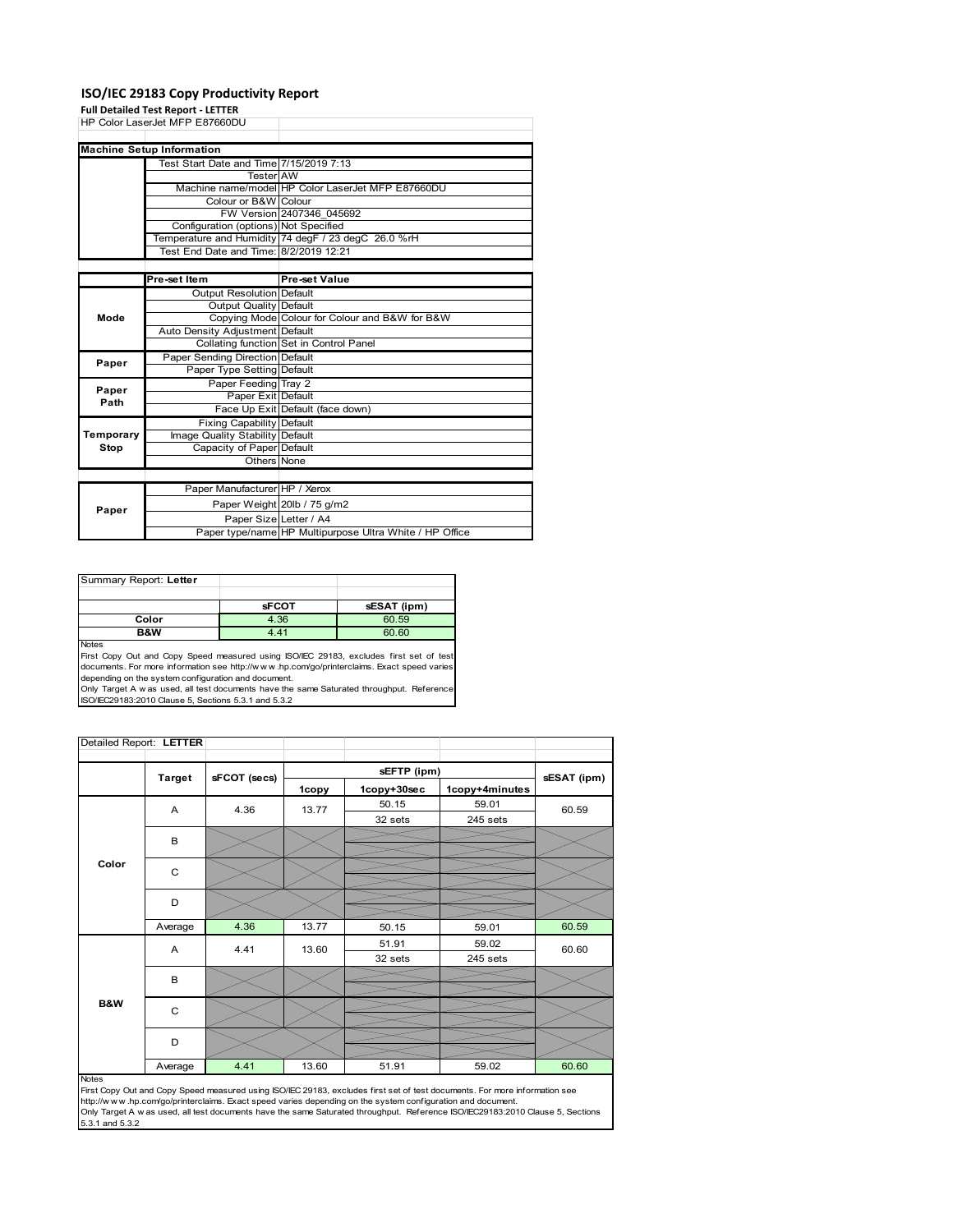### **ISO/IEC 29183 Copy Productivity Report**

**Full Detailed Test Report ‐ A4**

|           | run betanca Test Report - A+            |                                                         |
|-----------|-----------------------------------------|---------------------------------------------------------|
|           | HP Color LaserJet MFP E87660DU          |                                                         |
|           |                                         |                                                         |
|           | <b>Machine Setup Information</b>        |                                                         |
|           | Test Start Date and Time 7/15/2019 7:13 |                                                         |
|           | <b>Tester AW</b>                        |                                                         |
|           |                                         | Machine name/model HP Color LaserJet MFP E87660DU       |
|           | Colour or B&W Colour                    |                                                         |
|           |                                         | FW Version 2407346 045692                               |
|           | Configuration (options) Not Specified   |                                                         |
|           |                                         | Temperature and Humidity 74 degF / 23 degC 26.0 %rH     |
|           | Test End Date and Time: 8/2/2019 12:21  |                                                         |
|           |                                         |                                                         |
|           | Pre-set Item                            | <b>Pre-set Value</b>                                    |
|           | <b>Output Resolution Default</b>        |                                                         |
|           | <b>Output Quality Default</b>           |                                                         |
| Mode      |                                         | Copying Mode Colour for Colour and B&W for B&W          |
|           | Auto Density Adjustment Default         |                                                         |
|           |                                         | Collating function Set in Control Panel                 |
| Paper     | Paper Sending Direction Default         |                                                         |
|           | Paper Type Setting Default              |                                                         |
| Paper     | Paper Feeding Tray 2                    |                                                         |
| Path      | Paper Exit Default                      |                                                         |
|           |                                         | Face Up Exit Default (face down)                        |
|           | <b>Fixing Capability Default</b>        |                                                         |
| Temporary | Image Quality Stability Default         |                                                         |
| Stop      | Capacity of Paper Default               |                                                         |
|           | Others None                             |                                                         |
|           |                                         |                                                         |
|           | Paper Manufacturer HP / Xerox           |                                                         |
| Paper     |                                         | Paper Weight 20lb / 75 g/m2                             |
|           | Paper Size Letter / A4                  |                                                         |
|           |                                         | Paper type/name HP Multipurpose Ultra White / HP Office |

| Summary Report: A4 |              |             |
|--------------------|--------------|-------------|
|                    |              |             |
|                    | <b>sFCOT</b> | sESAT (ipm) |
| Colour             | 4.54         | 60.62       |
| B&W                | 4.18         | 60.58       |
| <b>Notes</b>       |              |             |

Notes<br>First Copy Out and Copy Speed measured using ISO/IEC 29183, excludes first set of test<br>documents. For more information see http://www.hp.com/go/printerclaims. Exact speed varies<br>depending on the system configuration

| Detailed Report: A4 |               |              |       |             |                |             |
|---------------------|---------------|--------------|-------|-------------|----------------|-------------|
|                     |               |              |       | sEFTP (ipm) |                |             |
|                     | <b>Target</b> | sFCOT (secs) | 1copy | 1copy+30sec | 1copy+4minutes | sESAT (ipm) |
|                     | Α             | 4.54         | 13.21 | 50.48       | 58.92          | 60.62       |
|                     |               |              |       | 32 sets     | 246 sets       |             |
|                     | B             |              |       |             |                |             |
| Colour              |               |              |       |             |                |             |
|                     | C             |              |       |             |                |             |
|                     | D             |              |       |             |                |             |
|                     |               |              |       |             |                |             |
|                     | Average       | 4.54         | 13.21 | 50.48       | 58.92          | 60.62       |
|                     | A             | 4.18         | 14.38 | 51.65       | 59.21          | 60.58       |
|                     |               |              |       | 32 sets     | 244 sets       |             |
|                     | B             |              |       |             |                |             |
| B&W                 |               |              |       |             |                |             |
|                     | C             |              |       |             |                |             |
|                     | D             |              |       |             |                |             |
|                     | Average       | 4.18         | 14.38 | 51.65       | 59.21          | 60.58       |

http://w.w.w..hp.com/go/printerclaims. Exact speed varies depending on the system configuration and document.<br>Only Target A w as used, all test documents have the same Saturated throughput. Reference ISO/IEC29183:2010 Cla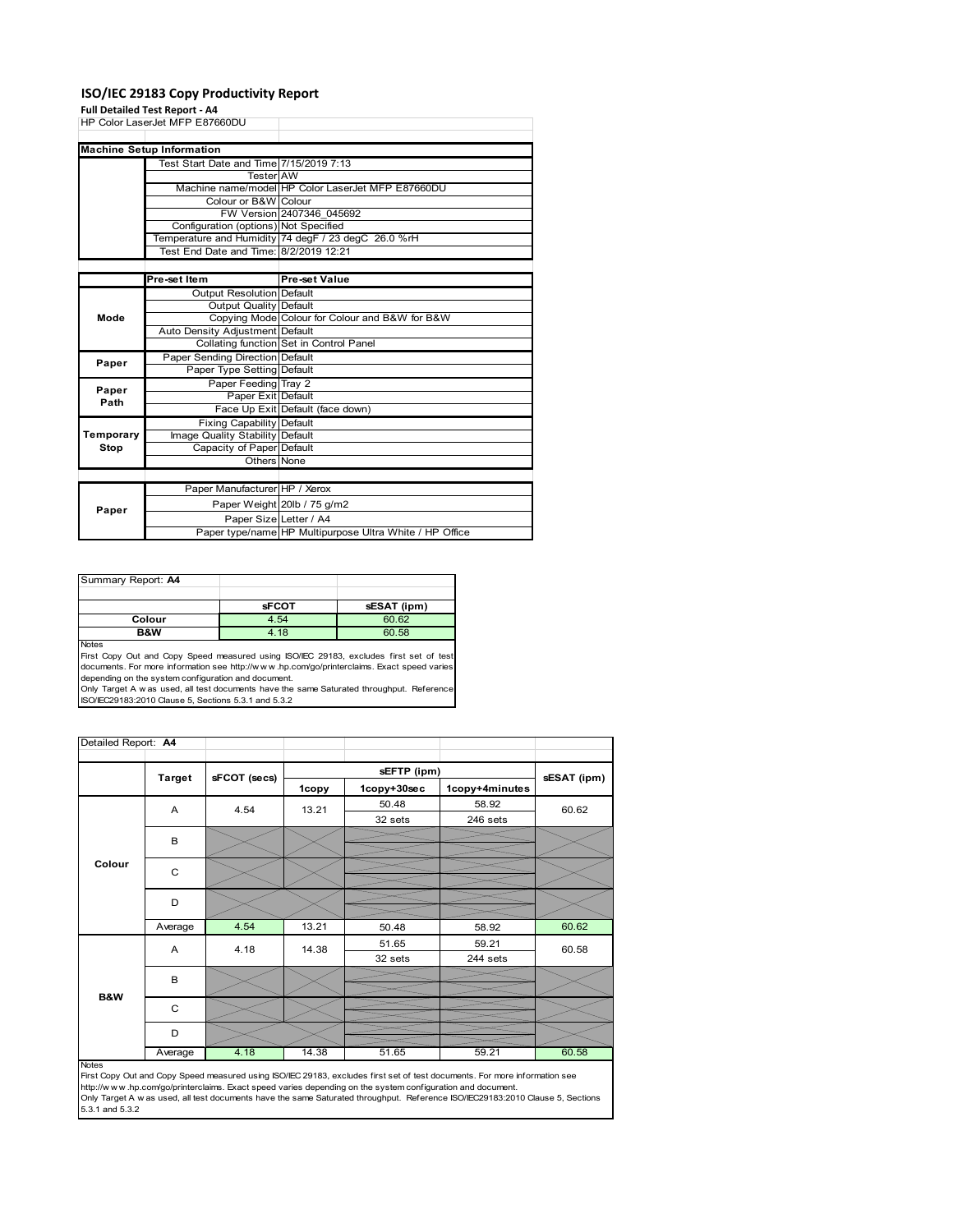### **ISO/IEC 24735 Copy Productivity Report**

**Full Detailed Test Report ‐ LETTER**

|                                         | <b>Machine Setup Information</b>                                |  |  |  |  |  |
|-----------------------------------------|-----------------------------------------------------------------|--|--|--|--|--|
| Test Start Date and Time 7/15/2019 9:29 |                                                                 |  |  |  |  |  |
| TesterIAW                               |                                                                 |  |  |  |  |  |
|                                         | Machine name/model HP Color LaserJet MFP E87660DU               |  |  |  |  |  |
| Colour or B&W Colour                    |                                                                 |  |  |  |  |  |
|                                         | FW Version 2407346 045692                                       |  |  |  |  |  |
| Configuration (options) Not Specified   |                                                                 |  |  |  |  |  |
|                                         | Temperature and Humidity 74 degF / 23 degC 26.0 %rH             |  |  |  |  |  |
| Test End Date and Time: 8/2/2019 13:22  |                                                                 |  |  |  |  |  |
|                                         |                                                                 |  |  |  |  |  |
| Pre-set Item                            | <b>Pre-set Value</b>                                            |  |  |  |  |  |
| Output Resolution Default               |                                                                 |  |  |  |  |  |
| <b>Output Quality Default</b>           |                                                                 |  |  |  |  |  |
| Copying Mode Default                    |                                                                 |  |  |  |  |  |
| Auto Density Adjustment Default         |                                                                 |  |  |  |  |  |
|                                         | Collating function Activated (if not activated in default mode) |  |  |  |  |  |
| Paper Sending Direction Default         |                                                                 |  |  |  |  |  |
| Paper Type Setting Default              |                                                                 |  |  |  |  |  |
|                                         | Paper Feeding Standard cassette                                 |  |  |  |  |  |
|                                         | Paper Exit Standard exit tray                                   |  |  |  |  |  |
| Face Up Exit Default                    |                                                                 |  |  |  |  |  |
| <b>Fixing Capability Default</b>        |                                                                 |  |  |  |  |  |
| Image Quality Stability Default         |                                                                 |  |  |  |  |  |
| Capacity of Paper Default               |                                                                 |  |  |  |  |  |
|                                         | Others Default                                                  |  |  |  |  |  |
|                                         |                                                                 |  |  |  |  |  |
| Paper Manufacturer HP / Xerox           |                                                                 |  |  |  |  |  |
|                                         | Paper Weight 20lb / 75 g/m2                                     |  |  |  |  |  |
| Paper Size Letter / A4                  |                                                                 |  |  |  |  |  |

|                         | ISO/IEC 24735 Copy Productivity Report              |             |            |                 |                |                  |  |  |
|-------------------------|-----------------------------------------------------|-------------|------------|-----------------|----------------|------------------|--|--|
| Detailed Report: LETTER |                                                     |             |            |                 |                |                  |  |  |
|                         | Copying                                             | FSOT (secs) |            | EFTP (ipm)      |                | ESAT (ipm)       |  |  |
|                         | Mode                                                | 1 set only  | 1 set only | $1$ set + 30sec | 1 set $+$ 4min | $1 set + 30 sec$ |  |  |
|                         | 1:1                                                 | 9.97        | 24.08      | 51.25           | 58.75          | 60.23            |  |  |
| <b>Color Mode</b>       |                                                     |             | (1 set)    | 9 sets          | 62 sets        |                  |  |  |
|                         | 1:2                                                 | 16.67       | 14.40      | 47.14           |                | 60.70            |  |  |
|                         |                                                     |             | (1 set)    | 10 sets         |                |                  |  |  |
|                         | 2:2                                                 | 16.84       | 14.24      | 46.24           |                | 60.70            |  |  |
|                         |                                                     |             | (1 set)    | 10 sets         |                |                  |  |  |
|                         | 1:1                                                 | 9.76        | 24.59      | 51.91           | 58.93          | 60.50            |  |  |
|                         |                                                     |             |            | 9 sets          | 65 sets        |                  |  |  |
| <b>B&amp;W</b> mode     | 1:2                                                 | 16.19       | 14.82      | 46.20           |                | 60.72            |  |  |
|                         |                                                     |             |            | 10 sets         |                |                  |  |  |
|                         | 2:2                                                 | 15.98       | 15.00      | 46.38           |                | 60.68            |  |  |
|                         |                                                     |             |            | 10 sets         |                |                  |  |  |
| <b>Notes</b>            | Reports located: http://www.hp.com/go/printerclaims |             |            |                 |                |                  |  |  |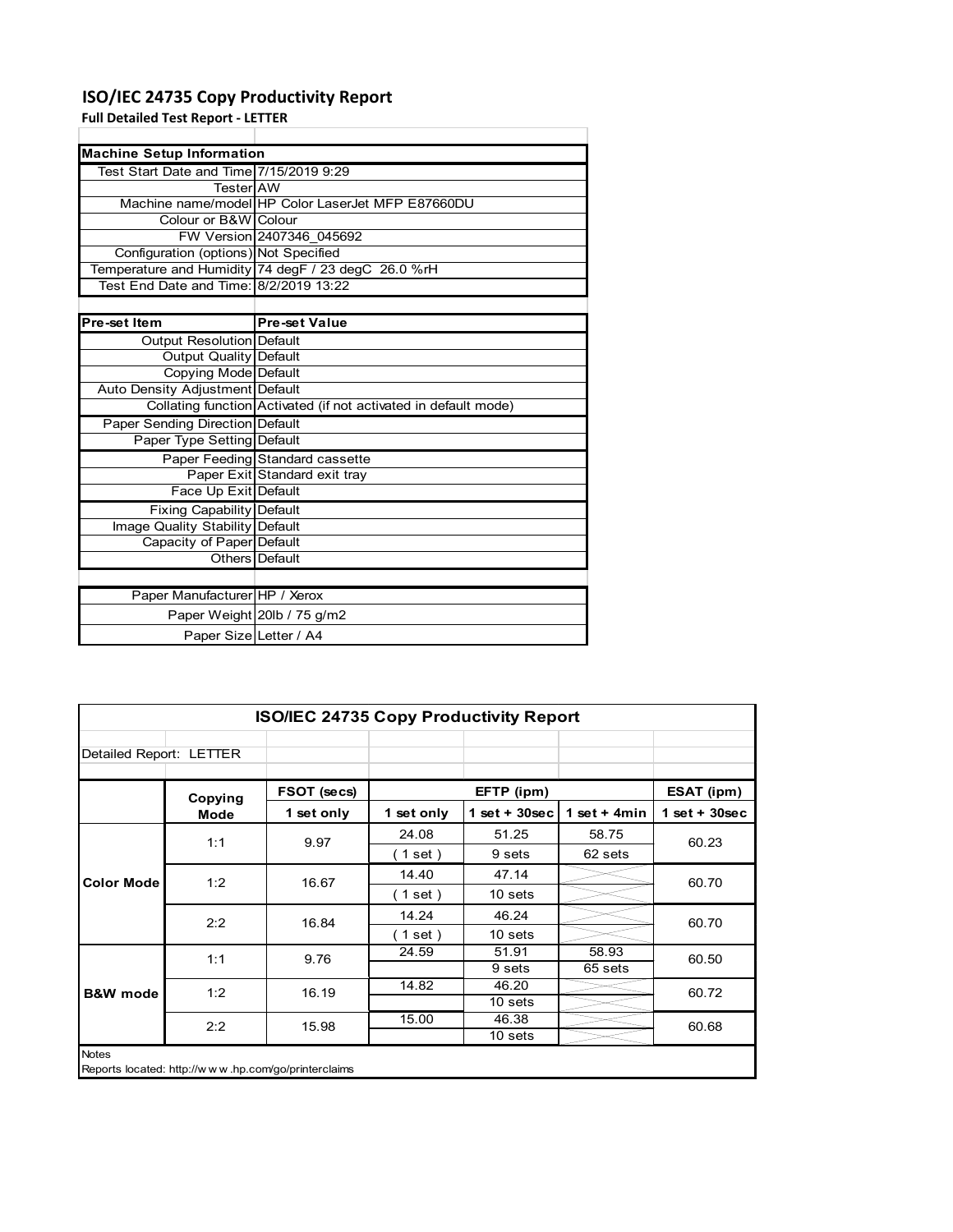### **ISO/IEC 24735 Copy Productivity Report**

**Full Detailed Test Report ‐ A4**

| <b>Machine Setup Information</b>        |                                                                 |
|-----------------------------------------|-----------------------------------------------------------------|
| Test Start Date and Time 7/15/2019 9:29 |                                                                 |
| TesterIAW                               |                                                                 |
|                                         | Machine name/model HP Color LaserJet MFP E87660DU               |
| Colour or B&W Colour                    |                                                                 |
|                                         | FW Version 2407346 045692                                       |
| Configuration (options) Not Specified   |                                                                 |
|                                         | Temperature and Humidity 74 degF / 23 degC 26.0 %rH             |
| Test End Date and Time: 8/2/2019 13:22  |                                                                 |
|                                         |                                                                 |
| Pre-set Item                            | <b>Pre-set Value</b>                                            |
| Output Resolution Default               |                                                                 |
| <b>Output Quality Default</b>           |                                                                 |
| Copying Mode Default                    |                                                                 |
| Auto Density Adjustment Default         |                                                                 |
|                                         | Collating function Activated (if not activated in default mode) |
| <b>Paper Sending Direction Default</b>  |                                                                 |
| Paper Type Setting Default              |                                                                 |
|                                         | Paper Feeding Standard cassette                                 |
|                                         | Paper Exit Standard exit tray                                   |
| Face Up Exit Default                    |                                                                 |
| <b>Fixing Capability Default</b>        |                                                                 |
| Image Quality Stability Default         |                                                                 |
| Capacity of Paper Default               |                                                                 |
|                                         | Others Default                                                  |
|                                         |                                                                 |
| Paper Manufacturer HP / Xerox           |                                                                 |
|                                         | Paper Weight 20lb / 75 g/m2                                     |
| Paper Size Letter / A4                  |                                                                 |

| <b>ISO/IEC 24735 Copy Productivity Report</b> |             |                                                     |                          |                 |                 |                 |  |
|-----------------------------------------------|-------------|-----------------------------------------------------|--------------------------|-----------------|-----------------|-----------------|--|
| Detailed Report: A4                           |             |                                                     |                          |                 |                 |                 |  |
|                                               | Copying     | FSOT (secs)                                         |                          | EFTP (ipm)      |                 | ESAT (ipm)      |  |
|                                               | <b>Mode</b> | 1 set only                                          | 1 set only               | $1$ set + 30sec | 1 set $+$ 4 min | $1$ set + 30sec |  |
|                                               | 1:1         | 10.14                                               | 23.67                    | 51.60           | 58.60           | 60.55           |  |
| Colour                                        |             |                                                     | (1 set)                  | 9 sets          | 62 sets         |                 |  |
|                                               | 1:2         | 17.92                                               | 13.38                    | 45.66           |                 | 60.70           |  |
| <b>Mode</b>                                   |             |                                                     | (1 set)                  | 10 sets         |                 |                 |  |
|                                               | 2:2         | 16.62                                               | 14.44                    | 45.56           |                 | 60.72           |  |
|                                               |             |                                                     | $\left( 1$ set $\right)$ | 10 sets         |                 |                 |  |
|                                               | 1:1         | 10.10                                               | 23.78                    | 50.90           | 58.84           | 60.56           |  |
|                                               |             |                                                     |                          | 9 sets          | 62 sets         |                 |  |
| <b>B&amp;W</b> mode                           | 1:2         | 16.14                                               | 14.86                    | 46.34           |                 | 60.70           |  |
|                                               |             |                                                     |                          | 10 sets         |                 |                 |  |
|                                               | 2:2         | 15.91                                               | 15.06                    | 46.28           |                 | 60.70           |  |
|                                               |             |                                                     |                          | 10 sets         |                 |                 |  |
| <b>Notes</b>                                  |             | Reports located: http://www.hp.com/go/printerclaims |                          |                 |                 |                 |  |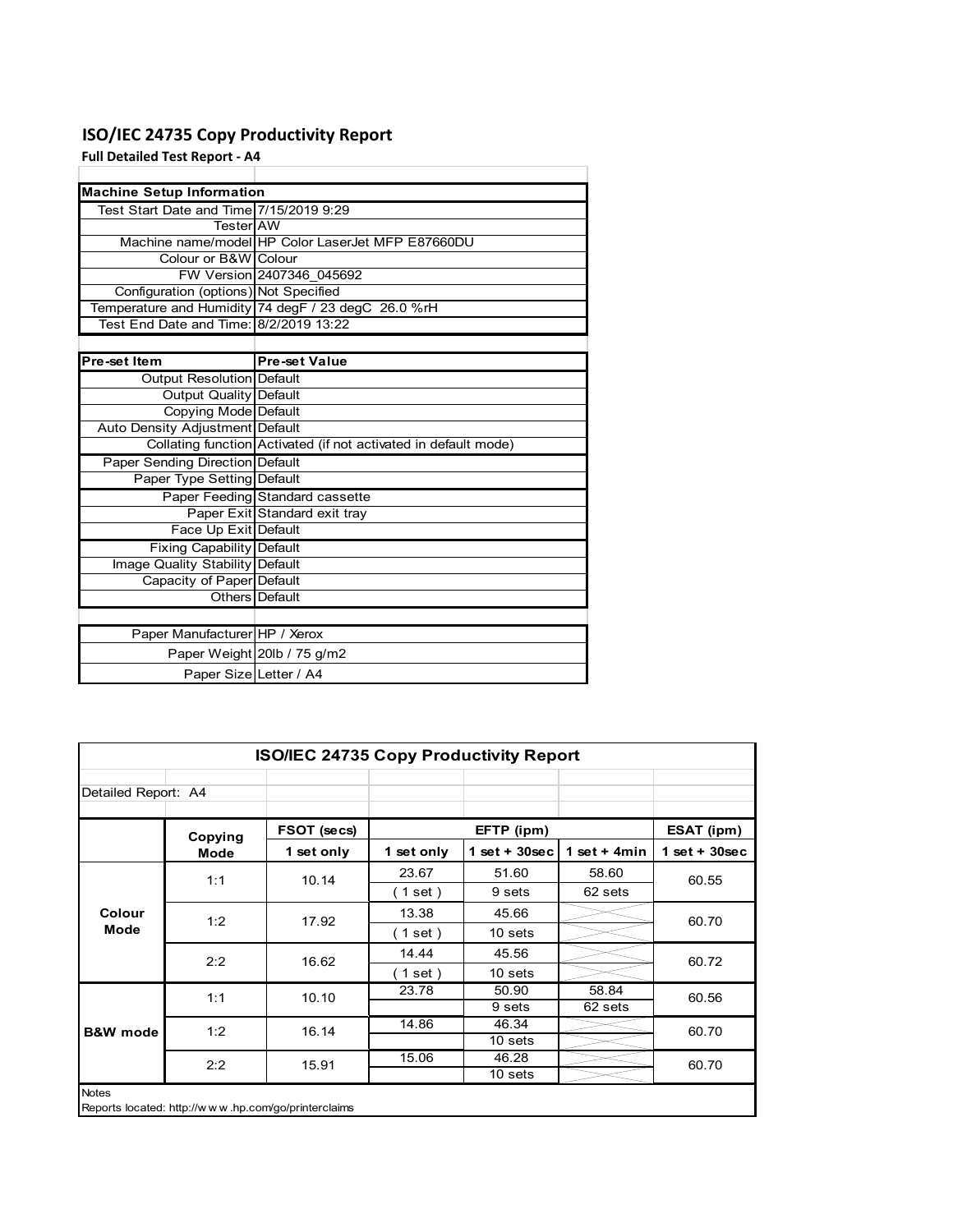# **ISO/IEC 17991 Scanning Productivity Report Full Detailed Test Report ‐ LETTER Machine Setup Information**

|            | <b>Machine Setup Information</b> |                                          |
|------------|----------------------------------|------------------------------------------|
|            | <b>Test Start Date and Time</b>  | 7/22/2019 14:10                          |
|            | Tester                           | AW                                       |
|            | Machine name/model               | HP Color LaserJet MFP E87660DU           |
|            | Colour or B&W                    | Colour                                   |
|            | Configuration (options)          | Default                                  |
|            | emperature and Humidity          | 74 degF / 23 degC 26.0 %rH               |
|            | Voltage                          | 220V                                     |
|            | Test End Date and Time           | 7/22/2019 16:46                          |
|            |                                  |                                          |
|            | <b>Preset Item</b>               | <b>Preset Value</b>                      |
|            | Scanning resolution              | default (200 dpi)                        |
|            | Colour or grey scale/B&W         | default (colour)                         |
| Mode       | Duplex / simplex                 | default (simplex)                        |
|            | Original page size               | default (A4)                             |
| and        | Paper feed orientation           | default (long edge)                      |
| Setting    | Scan destination                 | default (shared network)                 |
|            | Storing File Type                | default (PDF-multi)                      |
|            | Auto scan quality adjustment     | default (factory preset default setting) |
|            | Paper feed direction             | default (long edge)                      |
| <b>ADF</b> |                                  |                                          |
| Paper-path | Output orientation               | default                                  |

|                               |                |                      |              | ISO/IEC 17991 - Scan Summary Report: ADF Productivity Measurement |  |  |  |  |
|-------------------------------|----------------|----------------------|--------------|-------------------------------------------------------------------|--|--|--|--|
| <b>Summary Report: Letter</b> |                |                      |              |                                                                   |  |  |  |  |
|                               |                | <b>Scanning Mode</b> |              | <b>Measurement result</b>                                         |  |  |  |  |
|                               | File format    | Resolution           | Scanning     | scESAT 30secA                                                     |  |  |  |  |
|                               | version        |                      | side         | (ipm)                                                             |  |  |  |  |
|                               | <b>PDF 1.4</b> | 200                  | single sided | 83.90                                                             |  |  |  |  |
| Colour                        |                |                      | double sided | 168.66                                                            |  |  |  |  |
| B&W                           | <b>PDF 1.4</b> | 200                  | single sided | 83.93                                                             |  |  |  |  |
|                               |                |                      | double sided | 168.52                                                            |  |  |  |  |
| <b>Notes</b>                  |                |                      |              |                                                                   |  |  |  |  |

Notes 1) For more information see http://w w w .hp.com/go/printerclaims. 2) For the B/W results, the device scan setting is set to "Scan in B/W".

**ISO/IEC 17991 - Scan Summary Report: Network Folder Productivity Measurement**

| <b>Summary Report: Letter</b> |                           |          |               |                           |           |               |
|-------------------------------|---------------------------|----------|---------------|---------------------------|-----------|---------------|
|                               | <b>Scanning Mode</b>      |          |               | <b>Measurement result</b> |           |               |
|                               | File format<br>Resolution | Scanning | scEETP 30secE | File size 30secF          | Number of |               |
|                               | version                   |          | side          | (ipm)                     | (Mbyte)   | Sets (30secF) |
| Colour                        | <b>PDF 1.4</b>            | 200      | single sided  | 59.38                     | 4.98      | 12.00         |
|                               |                           |          | double sided  | 66.10                     | 9.03      | 23.00         |
| <b>B&amp;W</b>                | <b>PDF 1.4</b>            | 200      | single sided  | 66.97                     | 2.08      | 12.00         |
|                               |                           |          | double sided  | 121.33                    | 3.81      | 23.00         |
| <b>Notes</b>                  |                           |          |               |                           |           |               |

┓

Notes 1) For more information see http://w w w .hp.com/go/printerclaims. 2) For the B/W results, the device scan setting is set to "Scan in B/W".

| ISO/IEC 17991 - Scan Full Report: ADF Productivity Measurement |                                                   |            |                  |                       |                        |                        |  |  |
|----------------------------------------------------------------|---------------------------------------------------|------------|------------------|-----------------------|------------------------|------------------------|--|--|
|                                                                | <b>Summary Report: Letter</b>                     |            |                  |                       |                        |                        |  |  |
|                                                                | <b>Scanning Mode</b><br><b>Measurement result</b> |            |                  |                       |                        |                        |  |  |
|                                                                | File format<br>version                            | Resolution | Scanning<br>side | scFFTP 1setA<br>(ipm) | scEFTP 30secA<br>(ipm) | scESAT 30secA<br>(ipm) |  |  |
| Colour                                                         | <b>PDF 1.4</b>                                    | 200        | single sided     | 38.19                 | 76.33                  | 83.9                   |  |  |
|                                                                |                                                   |            | double sided     | 41.94                 | 151.43                 | 168.66                 |  |  |
| <b>B&amp;W</b>                                                 | <b>PDF 1.4</b>                                    | 200        | single sided     | 36.39                 | 77.02                  | 83.93                  |  |  |
|                                                                |                                                   |            | double sided     | 45.97                 | 150.71                 | 168.52                 |  |  |
| <b>Notes</b>                                                   |                                                   |            |                  |                       |                        |                        |  |  |

Notes 1) For more information see http://w w w .hp.com/go/printerclaims. 2) For the B/W results, the device scan setting is set to "Scan in B/W".

| ISO/IEC 17991 - Scan Full Report: Network Folder Productivity Measurement |                        |            |                  |                       |                        |                             |                               |  |
|---------------------------------------------------------------------------|------------------------|------------|------------------|-----------------------|------------------------|-----------------------------|-------------------------------|--|
| <b>Summary Report: Letter</b>                                             |                        |            |                  |                       |                        |                             |                               |  |
| <b>Scanning Mode</b><br><b>Measurement result</b>                         |                        |            |                  |                       |                        |                             |                               |  |
|                                                                           | File format<br>version | Resolution | Scanning<br>side | scFFTP 1setF<br>(ipm) | scEFTP 30secF<br>(ipm) | File size 30secF<br>(Mbyte) | Number of<br>Sets<br>(30secF) |  |
| Colour                                                                    | 200<br>PDF 1.4         |            | single sided     | 25.33                 | 59.38                  | 4.98                        | 12                            |  |
|                                                                           |                        |            | double sided     | 22.00                 | 66.10                  | 9.03                        | 23                            |  |
| <b>B&amp;W</b>                                                            | <b>PDF 1.4</b>         | 200        | single sided     | 25.33                 | 66.97                  | 2.08                        | 12                            |  |
|                                                                           |                        |            | double sided     | 30.00                 | 121.33                 | 3.81                        | 23                            |  |
| <b>Notes</b>                                                              |                        |            |                  |                       |                        |                             |                               |  |

|            | <b>Test System Parameters</b> |                                                       |  |  |
|------------|-------------------------------|-------------------------------------------------------|--|--|
|            | Item                          | Value                                                 |  |  |
|            | Computer name                 | HP Compaq Elite 8300 Small Form Factor                |  |  |
|            | Processor                     | Intel Core i7 -3770, 3.4 GHz                          |  |  |
|            | System Chip Set               | Intel C216 Chipset Family SMBus Host Controller       |  |  |
|            | <b>System Board</b>           | System devices, default system BIOS                   |  |  |
|            | <b>System Memory</b>          | 4 GB                                                  |  |  |
| System     | Hard Drive Subsystem          | Standard disk drive (Seagate)                         |  |  |
|            | Video Subsystem               | AMD Radeon HD 6350                                    |  |  |
|            | <b>Optical Drive</b>          | HP DVD A DH16aCSHR ATA                                |  |  |
|            | I/O Subsystem                 | <b>Builtin</b>                                        |  |  |
|            | <b>USB Subsystem</b>          | USB 2.0/3.0                                           |  |  |
|            | <b>Operating System</b>       | Windows 7 Business/Ultimate, 64 bit, Build 7601, SP 1 |  |  |
|            | I ocation of network folder   | PC.                                                   |  |  |
|            | Internet Protocol             | IP <sub>v4</sub>                                      |  |  |
| Scanning   | <b>Transfer Protocol</b>      | <b>SMB</b>                                            |  |  |
| Device     | Hub                           | Trendnet Router and Gbit Switch                       |  |  |
| Connection | Network Speed                 | TCP 10/1000 Mbit Ethernet                             |  |  |
|            | <b>Connetion Cable</b>        | Cat6 Straight cable                                   |  |  |
|            | Wireless router               | No use                                                |  |  |
|            | Others                        | No use                                                |  |  |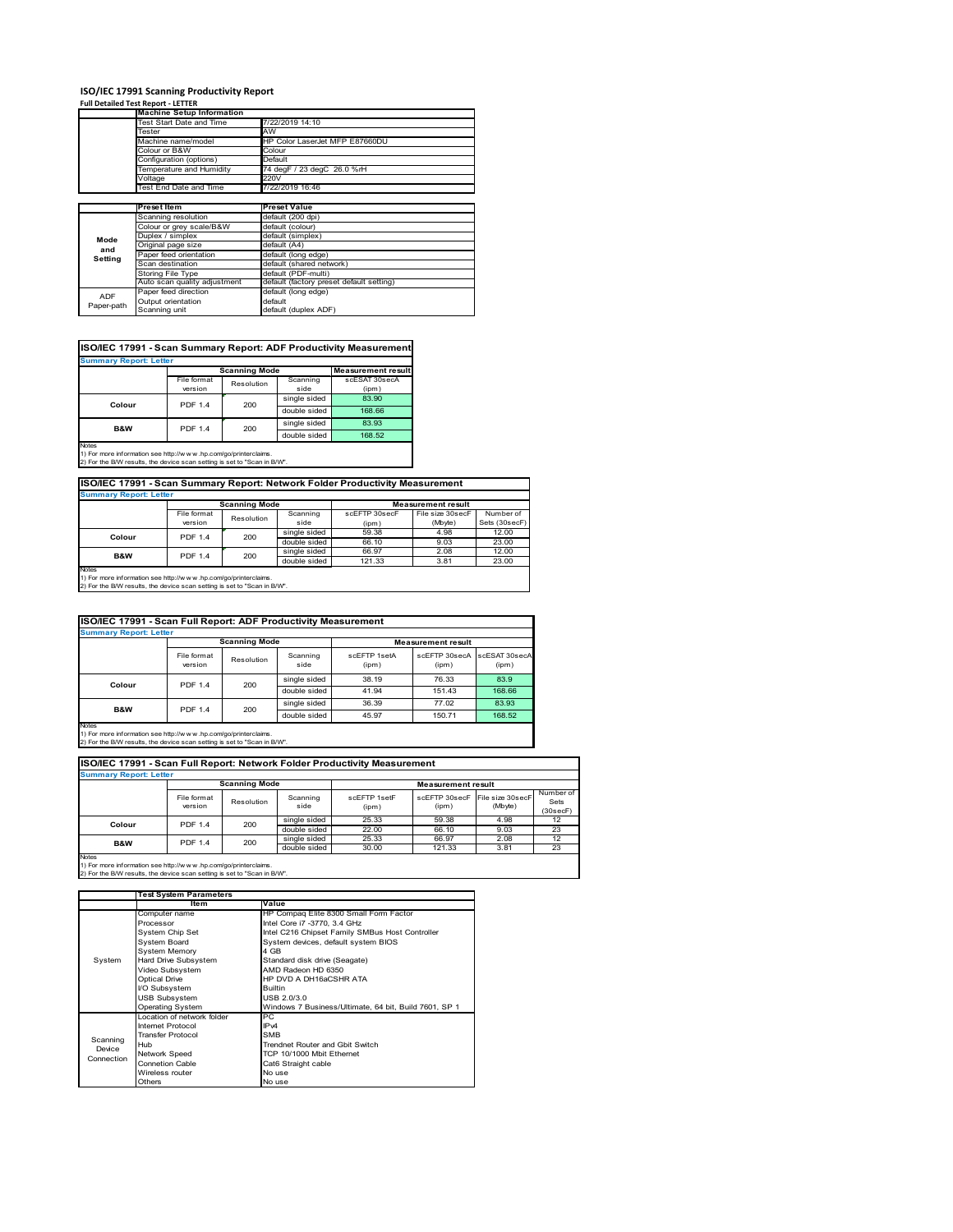### **ISO/IEC 17991 Scanning Productivity Report**

**Full Detailed Test Report ‐ A4**

|            | <b>Machine Setup Information</b> |                                          |
|------------|----------------------------------|------------------------------------------|
|            | Test Start Date and Time         | 7/22/2019 14:10                          |
|            | Tester                           | AW                                       |
|            | Machine name/model               | HP Color LaserJet MFP E87660DU           |
|            | Colour or B&W                    | Colour                                   |
|            | Configuration (options)          | Default                                  |
|            | Temperature and Humidity         | 74 degF / 23 degC 26.0 %rH               |
|            | Voltage                          | 220V                                     |
|            | Test End Date and Time           | 7/22/2019 16:46                          |
|            |                                  |                                          |
|            | Preset Item                      | <b>Preset Value</b>                      |
|            | Scanning resolution              | default (200 dpi)                        |
|            | Colour or grey scale/B&W         | default (colour)                         |
| Mode       | Duplex / simplex                 | default (simplex)                        |
|            | Original page size               | default (A4)                             |
| and        | Paper feed orientation           | default (long edge)                      |
| Setting    | Scan destination                 | default (shared network)                 |
|            | <b>Storing File Type</b>         | default (PDF-multi)                      |
|            | Auto scan quality adjustment     | default (factory preset default setting) |
| <b>ADF</b> | Paper feed direction             | default (long edge)                      |
|            | Output orientation               | default                                  |
| Paper-path | Scanning unit                    | default (duplex ADF)                     |

|                           |                |                      |              | ISO/IEC 17991 - Scan Summary Report: ADF Productivity Measurement |
|---------------------------|----------------|----------------------|--------------|-------------------------------------------------------------------|
| <b>Summary Report: A4</b> |                |                      |              |                                                                   |
|                           |                | <b>Scanning Mode</b> |              | <b>Measurement result</b>                                         |
|                           | File format    | Resolution           | Scanning     | scESAT 30secA                                                     |
|                           | version        |                      | side         | (ipm)                                                             |
| Colour                    | <b>PDF 1.4</b> | 200                  | single sided | 85.74                                                             |
|                           |                |                      | double sided | 171.99                                                            |
| <b>B&amp;W</b>            | <b>PDF 1.4</b> | 200                  | single sided | 85.50                                                             |
|                           |                |                      | double sided | 171.39                                                            |
| <b>Notes</b>              |                |                      |              |                                                                   |

Notes 1) For more information see http://w w w .hp.com/go/printerclaims. 2) For the B/W results, the device scan setting is set to "Scan in B/W".

| ISO/IEC 17991 - Scan Summary Report: Network Folder Productivity Measurement |                      |  |                           |  |  |  |  |
|------------------------------------------------------------------------------|----------------------|--|---------------------------|--|--|--|--|
| <b>Summary Report: A4</b>                                                    |                      |  |                           |  |  |  |  |
|                                                                              | <b>Scanning Mode</b> |  | <b>Measurement result</b> |  |  |  |  |
|                                                                              |                      |  |                           |  |  |  |  |

|              | File format    | Resolution | Scanning     | scEFTP 30secF | File size 30secF | Number of     |
|--------------|----------------|------------|--------------|---------------|------------------|---------------|
|              | version        |            | side         | (ipm)         | (Mbyte)          | Sets (30secF) |
| Colour       | <b>PDF 1.4</b> | 200        | single sided | 61.93         | 4.46             | 12.00         |
|              |                |            | double sided | 66.30         | 9.03             | 25.00         |
| B&W          | <b>PDF 1.4</b> | 200        | single sided | 66.21         | 1.90             | 12.00         |
|              |                |            | double sided | 122.54        | 3.84             | 24.00         |
| <b>Notes</b> |                |            |              |               |                  |               |

Notes 1) For more information see http://w w w .hp.com/go/printerclaims. 2) For the B/W results, the device scan setting is set to "Scan in B/W".

| ISO/IEC 17991 - Scan Full Report: ADF Productivity Measurement |                        |                      |                  |                       |                                      |        |  |  |
|----------------------------------------------------------------|------------------------|----------------------|------------------|-----------------------|--------------------------------------|--------|--|--|
| <b>Summary Report: A4</b>                                      |                        |                      |                  |                       |                                      |        |  |  |
|                                                                |                        | <b>Scanning Mode</b> |                  |                       | <b>Measurement result</b>            |        |  |  |
|                                                                | File format<br>version | Resolution           | Scanning<br>side | scFFTP 1setA<br>(ipm) | scEFTP 30secA scESAT 30secA<br>(ipm) | (ipm)  |  |  |
| Colour                                                         | <b>PDF 1.4</b>         | 200                  | single sided     | 37.62                 | 79.17                                | 85.74  |  |  |
|                                                                |                        |                      | double sided     | 43.28                 | 154.83                               | 171.99 |  |  |
| <b>B&amp;W</b>                                                 |                        |                      | single sided     | 37.79                 | 77.87                                | 85.5   |  |  |
|                                                                | <b>PDF 1.4</b><br>200  |                      | double sided     | 44.10                 | 152.13                               | 171.39 |  |  |
| Notes                                                          |                        |                      |                  |                       |                                      |        |  |  |

Notes 1) For more information see http://w w w .hp.com/go/printerclaims. 2) For the B/W results, the device scan setting is set to "Scan in B/W".

| ISO/IEC 17991 - Scan Full Report: Network Folder Productivity Measurement<br><b>Summary Report: A4</b> |                        |                      |                  |                       |                           |                             |                               |  |  |
|--------------------------------------------------------------------------------------------------------|------------------------|----------------------|------------------|-----------------------|---------------------------|-----------------------------|-------------------------------|--|--|
|                                                                                                        |                        | <b>Scanning Mode</b> |                  |                       | <b>Measurement result</b> |                             |                               |  |  |
|                                                                                                        | File format<br>version | Resolution           | Scanning<br>side | scEFTP 1setF<br>(ipm) | scEFTP 30secF<br>(ipm)    | File size 30secF<br>(Mbyte) | Number of<br>Sets<br>(30secF) |  |  |
| Colour                                                                                                 | <b>PDF 1.4</b>         | 200                  | single sided     | 22.90                 | 61.93                     | 4.46                        | 12                            |  |  |
|                                                                                                        |                        |                      | double sided     | 24.00                 | 66.30                     | 9.03                        | 25                            |  |  |
| <b>B&amp;W</b>                                                                                         | <b>PDF 1.4</b>         | 200                  | single sided     | 26.66                 | 66.21                     | 1.90                        | 12                            |  |  |
|                                                                                                        |                        |                      | double sided     | 30.00                 | 122.54                    | 3.84                        | 24                            |  |  |
| Notes                                                                                                  |                        |                      |                  |                       |                           |                             |                               |  |  |

|                                  | <b>Test System Parameters</b>                                                                                                                                                                            |                                                                                                                                                                                                                                                                                            |
|----------------------------------|----------------------------------------------------------------------------------------------------------------------------------------------------------------------------------------------------------|--------------------------------------------------------------------------------------------------------------------------------------------------------------------------------------------------------------------------------------------------------------------------------------------|
|                                  | Item                                                                                                                                                                                                     | Value                                                                                                                                                                                                                                                                                      |
| System                           | Computer name<br>Processor<br>System Chip Set<br><b>System Board</b><br><b>System Memory</b><br>Hard Drive Subsystem<br>Video Subsystem<br><b>Optical Drive</b><br>I/O Subsystem<br><b>USB Subsystem</b> | HP Compaq Elite 8300 Small Form Factor<br>Intel Core i7 -3770, 3.4 GHz<br>Intel C216 Chipset Family SMBus Host Controller<br>System devices, default system BIOS<br>4 GB<br>Standard disk drive (Seagate)<br>AMD Radeon HD 6350<br>HP DVD A DH16aCSHR ATA<br><b>Builtin</b><br>USB 2.0/3.0 |
|                                  | <b>Operating System</b>                                                                                                                                                                                  | Windows 7 Business/Ultimate, 64 bit, Build 7601, SP 1                                                                                                                                                                                                                                      |
| Scanning<br>Device<br>Connection | I ocation of network folder<br>Internet Protocol<br><b>Transfer Protocol</b><br>Hub<br>Network Speed<br>Connetion Cable<br>Wireless router<br>Others                                                     | PC.<br>IP <sub>v4</sub><br><b>SMB</b><br>Trendnet Router and Gbit Switch<br>TCP 10/1000 Mbit Ethernet<br>Cat6 Straight cable<br>No use<br>No use                                                                                                                                           |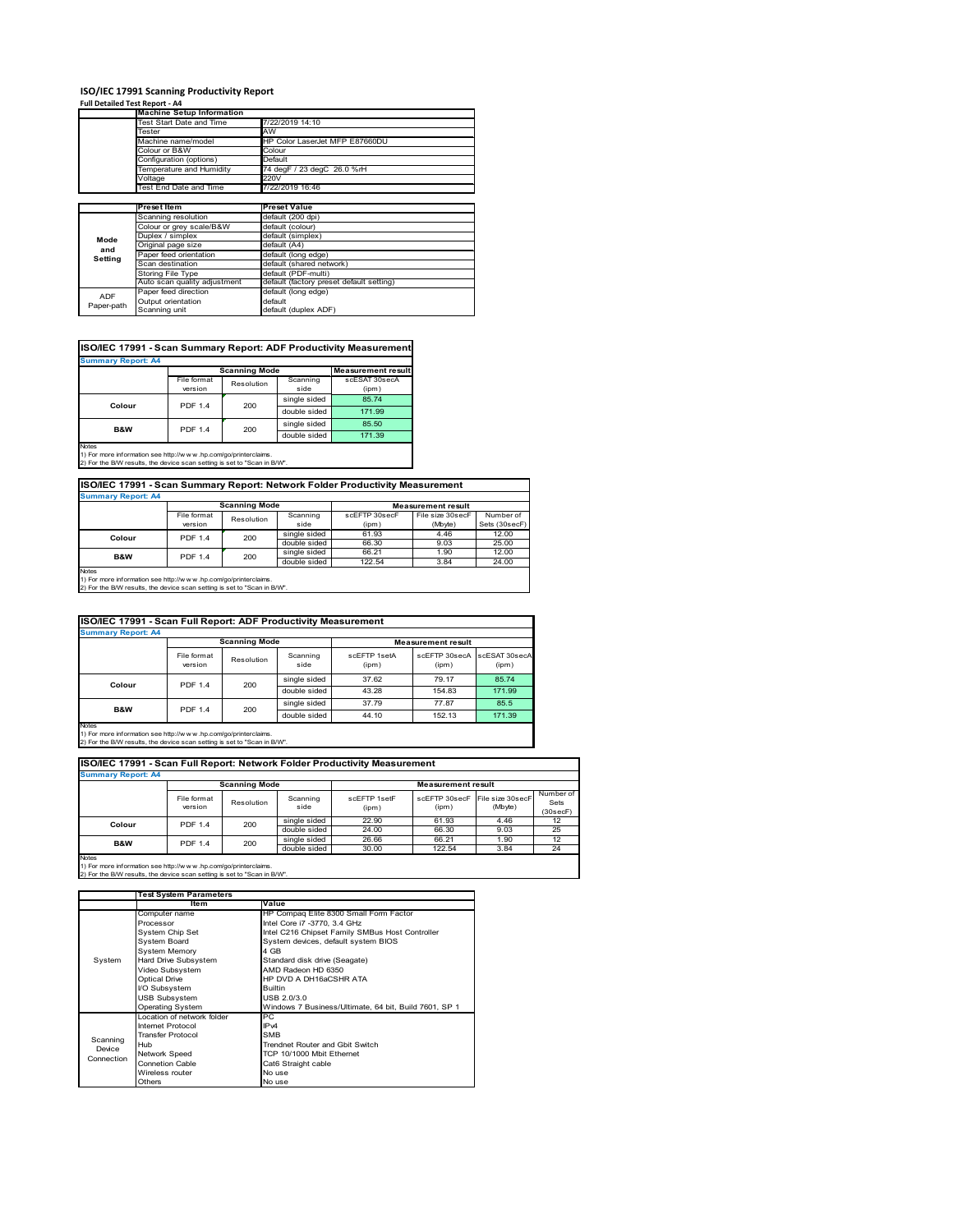# **ISO/IEC 17991 Scanning Productivity Report Full Detailed Test Report ‐ Tabloid Machine Setup Information**

|            | <b>Machine Setup Information</b> |                                          |
|------------|----------------------------------|------------------------------------------|
|            | Test Start Date and Time         | 7/22/2019 14:10                          |
|            | Tester                           | AW                                       |
|            | Machine name/model               | HP Color LaserJet MFP E87660DU           |
|            | Colour or B&W                    | Colour                                   |
|            | Configuration (options)          | Default                                  |
|            | Temperature and Humidity         | 74 degF / 23 degC 26.0 %rH               |
|            | Voltage                          | 220V                                     |
|            | Test End Date and Time           | 7/22/2019 16:46                          |
|            |                                  |                                          |
|            | Preset Item                      | <b>Preset Value</b>                      |
|            | Scanning resolution              | default (200 dpi)                        |
|            | Colour or grey scale/B&W         | default (colour)                         |
| Mode       | Duplex / simplex                 | default (simplex)                        |
|            | Original page size               | default (A4)                             |
| and        | Paper feed orientation           | default (long edge)                      |
| Setting    | Scan destination                 | default (shared network)                 |
|            | <b>Storing File Type</b>         | default (PDF-multi)                      |
|            | Auto scan quality adjustment     | default (factory preset default setting) |
| <b>ADF</b> | Paper feed direction             | default (long edge)                      |
|            | Output orientation               | default                                  |
| Paper-path | Scanning unit                    | default (duplex ADF)                     |

| <b>Summary Report: Tabloid</b> |                |                      |              |                           |
|--------------------------------|----------------|----------------------|--------------|---------------------------|
|                                |                | <b>Scanning Mode</b> |              | <b>Measurement result</b> |
|                                | File format    | Resolution           | Scanning     | scESAT 30secA             |
|                                | version        |                      | side         | (ipm)                     |
| Colour                         | <b>PDF 1.4</b> | 200                  | single sided | 50.12                     |
|                                |                |                      | double sided | 100.40                    |
| <b>B&amp;W</b>                 | <b>PDF 1.4</b> | 200                  | single sided | 49.99                     |
|                                |                |                      | double sided | 100.33                    |

1) For more information see http://w w w .hp.com/go/printerclaims. 2) For the B/W results, the device scan setting is set to "Scan in B/W".

| ISO/IEC 17991 - Scan Summary Report: Network Folder Productivity Measurement |                |                      |              |               |                           |               |  |
|------------------------------------------------------------------------------|----------------|----------------------|--------------|---------------|---------------------------|---------------|--|
| <b>Summary Report: Tabloid</b>                                               |                |                      |              |               |                           |               |  |
|                                                                              |                | <b>Scanning Mode</b> |              |               | <b>Measurement result</b> |               |  |
|                                                                              | File format    | Resolution           | Scanning     | scEFTP 30secF | File size 30secF          | Number of     |  |
|                                                                              | version        |                      | side         | (ipm)         | (Mbyte)                   | Sets (30secF) |  |
| Colour                                                                       | <b>PDF 1.4</b> | 200                  | single sided | 32.27         | 7.07                      | 8.00          |  |
|                                                                              |                |                      | double sided | 35.00         | 11.71                     | 14.00         |  |
| <b>B&amp;W</b>                                                               | <b>PDF 1.4</b> | 200                  | single sided | 38.79         | 2.90                      | 8.00          |  |
|                                                                              |                |                      | double sided | 70.00         | 4.60                      | 14.00         |  |
| hlatan                                                                       |                |                      |              |               |                           |               |  |

Notes 1) For more information see http://w w w .hp.com/go/printerclaims. 2) For the B/W results, the device scan setting is set to "Scan in B/W".

| ISO/IEC 17991 - Scan Full Report: ADF Productivity Measurement<br><b>Summary Report: Tabloid</b>                                                               |                        |            |                  |                           |                        |                        |
|----------------------------------------------------------------------------------------------------------------------------------------------------------------|------------------------|------------|------------------|---------------------------|------------------------|------------------------|
|                                                                                                                                                                | <b>Scanning Mode</b>   |            |                  | <b>Measurement result</b> |                        |                        |
|                                                                                                                                                                | File format<br>version | Resolution | Scanning<br>side | scFFTP 1setA<br>(ipm)     | scEETP 30secA<br>(ipm) | scESAT 30secA<br>(ipm) |
|                                                                                                                                                                | <b>PDF 1.4</b>         | 200        | single sided     | 29.07                     | 45.73                  | 50.12                  |
| Colour                                                                                                                                                         |                        |            | double sided     | 37.52                     | 89.92                  | 100.4                  |
|                                                                                                                                                                |                        |            | single sided     | 28.43                     | 45.5                   | 49.99                  |
| <b>B&amp;W</b>                                                                                                                                                 | <b>PDF 1.4</b>         | 200        | double sided     | 36.86                     | 89.29                  | 100.33                 |
| <b>Notes</b><br>1) For more information see http://w w w .hp.com/go/printerclaims.<br>2) For the B/W results, the device scan setting is set to "Scan in B/W". |                        |            |                  |                           |                        |                        |

|                                | ISO/IEC 17991 - Scan Full Report: Network Folder Productivity Measurement |                      |                  |                       |                                         |         |                               |  |  |
|--------------------------------|---------------------------------------------------------------------------|----------------------|------------------|-----------------------|-----------------------------------------|---------|-------------------------------|--|--|
| <b>Summary Report: Tabloid</b> |                                                                           |                      |                  |                       |                                         |         |                               |  |  |
|                                |                                                                           | <b>Scanning Mode</b> |                  |                       | <b>Measurement result</b>               |         |                               |  |  |
|                                | File format<br>version                                                    | Resolution           | Scanning<br>side | scFFTP 1setF<br>(ipm) | scEFTP 30secF File size 30secF<br>(ipm) | (Mbyte) | Number of<br>Sets<br>(30secF) |  |  |
| Colour                         | <b>PDF 1.4</b>                                                            | 200                  | single sided     | 17.14                 | 32.27                                   | 7.07    |                               |  |  |
|                                |                                                                           |                      | double sided     | 17.14                 | 35.00                                   | 11.71   | 14                            |  |  |
| <b>B&amp;W</b>                 | <b>PDF 1.4</b>                                                            | 200                  | single sided     | 20.90                 | 38.79                                   | 2.90    |                               |  |  |
|                                |                                                                           |                      | double sided     | 25.33                 | 70.00                                   | 4.60    | 14                            |  |  |
| <b>Notes</b>                   |                                                                           |                      |                  |                       |                                         |         |                               |  |  |

|            | <b>Test System Parameters</b> |                                                       |  |  |
|------------|-------------------------------|-------------------------------------------------------|--|--|
|            | Item                          | Value                                                 |  |  |
|            | Computer name                 | HP Compaq Elite 8300 Small Form Factor                |  |  |
|            | Processor                     | Intel Core i7 -3770, 3.4 GHz                          |  |  |
|            | System Chip Set               | Intel C216 Chipset Family SMBus Host Controller       |  |  |
|            | <b>System Board</b>           | System devices, default system BIOS                   |  |  |
|            | <b>System Memory</b>          | 4 GB                                                  |  |  |
| System     | Hard Drive Subsystem          | Standard disk drive (Seagate)                         |  |  |
|            | Video Subsystem               | AMD Radeon HD 6350                                    |  |  |
|            | <b>Optical Drive</b>          | HP DVD A DH16aCSHR ATA                                |  |  |
|            | I/O Subsystem                 | <b>Builtin</b>                                        |  |  |
|            | <b>USB Subsystem</b>          | USB 2.0/3.0                                           |  |  |
|            | Operating System              | Windows 7 Business/Ultimate, 64 bit, Build 7601, SP 1 |  |  |
|            | I ocation of network folder   | <b>PC</b>                                             |  |  |
|            | Internet Protocol             | IP <sub>v4</sub>                                      |  |  |
| Scanning   | <b>Transfer Protocol</b>      | <b>SMB</b>                                            |  |  |
| Device     | Hub                           | Trendnet Router and Gbit Switch                       |  |  |
| Connection | Network Speed                 | TCP 10/1000 Mbit Ethernet                             |  |  |
|            | Connetion Cable               | Cat6 Straight cable                                   |  |  |
|            | Wireless router               | No use                                                |  |  |
|            | Others                        | No use                                                |  |  |